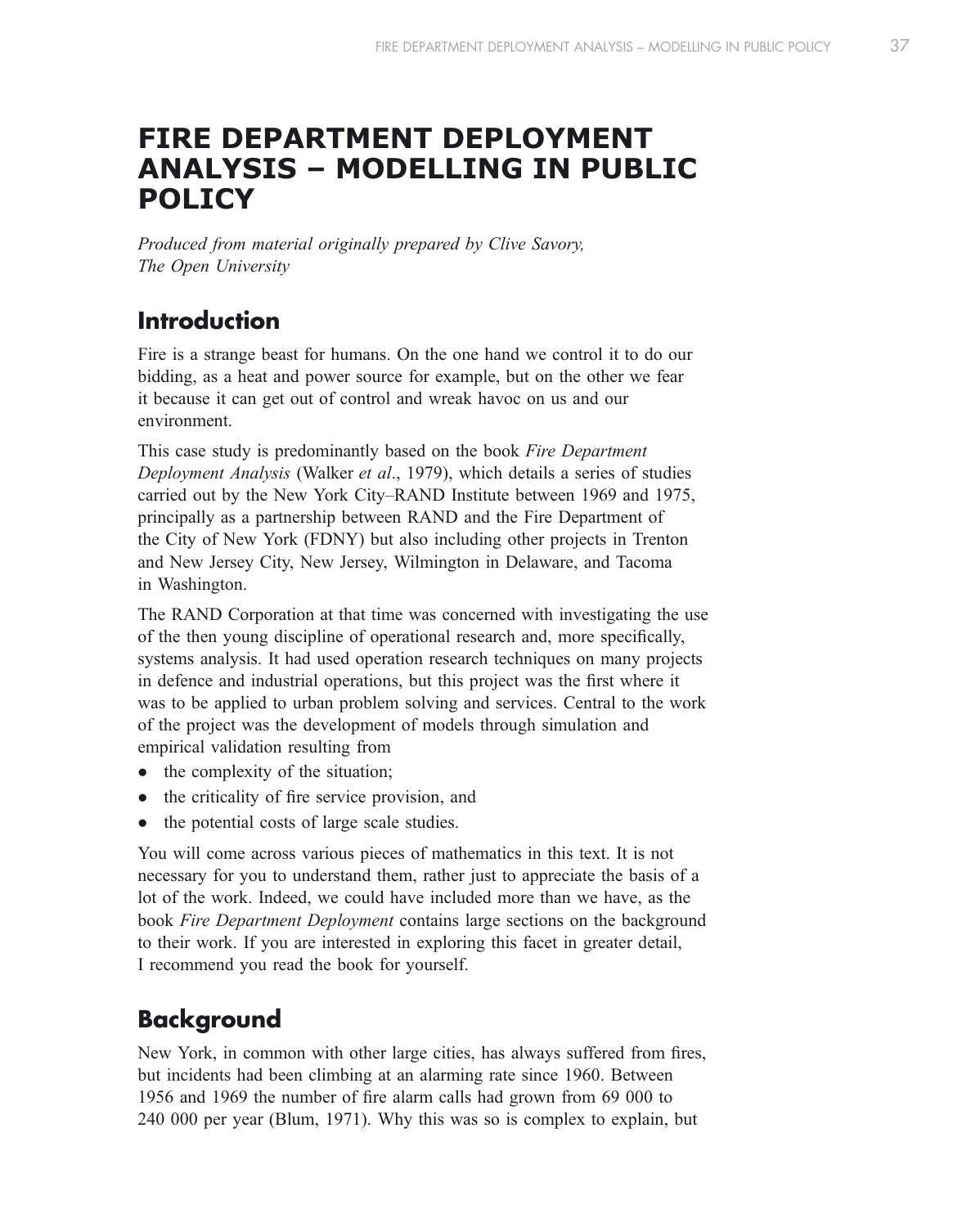factors included building conditions, construction techniques, population growth, changing social attitudes and rising social tensions in areas of urban decay. The situation eventually reached a point where the number of accidental fires within reasonably maintained buildings was being outstripped by other sources of alarms as the primary source of realized demand for the FDNY. These included false alarms, rubbish fires, fires in abandoned buildings, arson and non-fire emergencies. Much of the increased demand was focused in areas of social deprivation, where the housing stock was also poor. The increase in, and changing composition of, this realized demand for their services was causing the FDNY serious deployment problems.

The issues facing the FDNY were not all demand led; although demand had traditionally played the major role in the planning of fire-fighting resources, the service had also to consider the changing nature of the 'latent' demand, fire prevention services and code compliance responsibilities. Latent demand is the potential demand arising from the existence of the infrastructure and processes by which humans choose to organize their everyday lives, and is expressed as hazards. Improving technologies had led to changes in the nature of the risk and the consequences of a fire event. As developers and architects experimented with new designs and materials it became increasingly possible to site large numbers of people in the same enclosed space, for example in high-rise office buildings and apartment blocks. The use of new materials also began to change the nature of fires in the way that they burnt, and the fumes given off.

The increasing strain placed on the fire-fighting services was not just a New York issue; the National Commission on Fire Prevention and Control echoed this as a national problem in its 1973 report America Burning.

Historically the fire service had developed to cope with ever-rising demands by increasing the number of fire companies which, at an annual cost of \$250 000–\$750 000 each, depending on manning levels, put severe pressure on budgets. By 1972 the number of fire companies had increased to 375, and during the period 1957–1971 the FDNY budget increased from \$99 million to \$311 million (Blum, 1971). By 1975 this had further increased to \$375 million (Ignall *et al.*, 1975). Additionally, it was becoming clear that the traditional approach did not resolve the problems being faced by the FDNY because other factors had unforeseen effects. For example, in 1967 a new fire company was created, and housed in the same fire house as the existing busiest engine. The aim was to relieve pressure and workload from that engine, but it did not work out as expected. A subsequent analysis one year later revealed that the fire house now had two very busy fire engines. The number of incidents had not dramatically increased during the year; the high call-out rate was actually the result of existing predetermined rules used to deploy resources when an alarm was received.

There was a clear need to do something about the situation, but the lack of relevant data and analytical techniques made the development of a new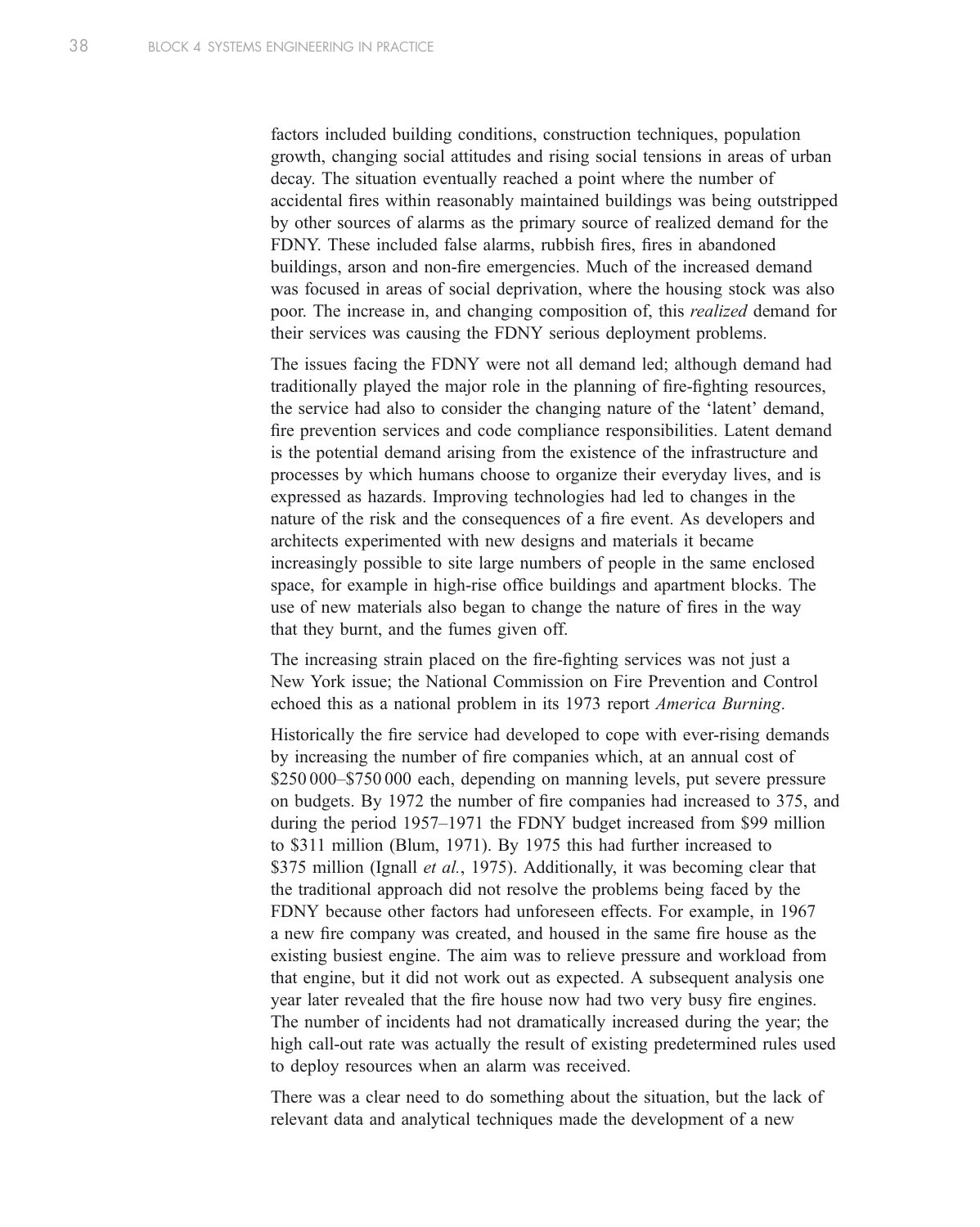effective policy difficult, if not impossible. It was against this backdrop that Fire Commissioner Robert Lowery and Chief of Department John O'Hagan requested the resources for analytical assistance from Mayor Lindsay.

# The methodology

The framework used by the RAND–New York team is shown in Figure 12. You will note its resemblance to the 'hard systems' approach you came across in Block 1 (Figure 32 from Block 1 is reproduced here as Figure 13).

The material following is structured in terms of the research methodology shown in Figure 12 up to and including step 6. The section titled 'Issues addressed' contains material relevant to steps 1–7. It was not possible to include material for step 8 as this was not covered in the book, probably because the New York City–RAND Institute was closed in late 1975. RAND did not undertake any further large scale fire studies after its closure.



Figure 12 Steps in a systems analysis study. (Source: Walker et al., p. 70)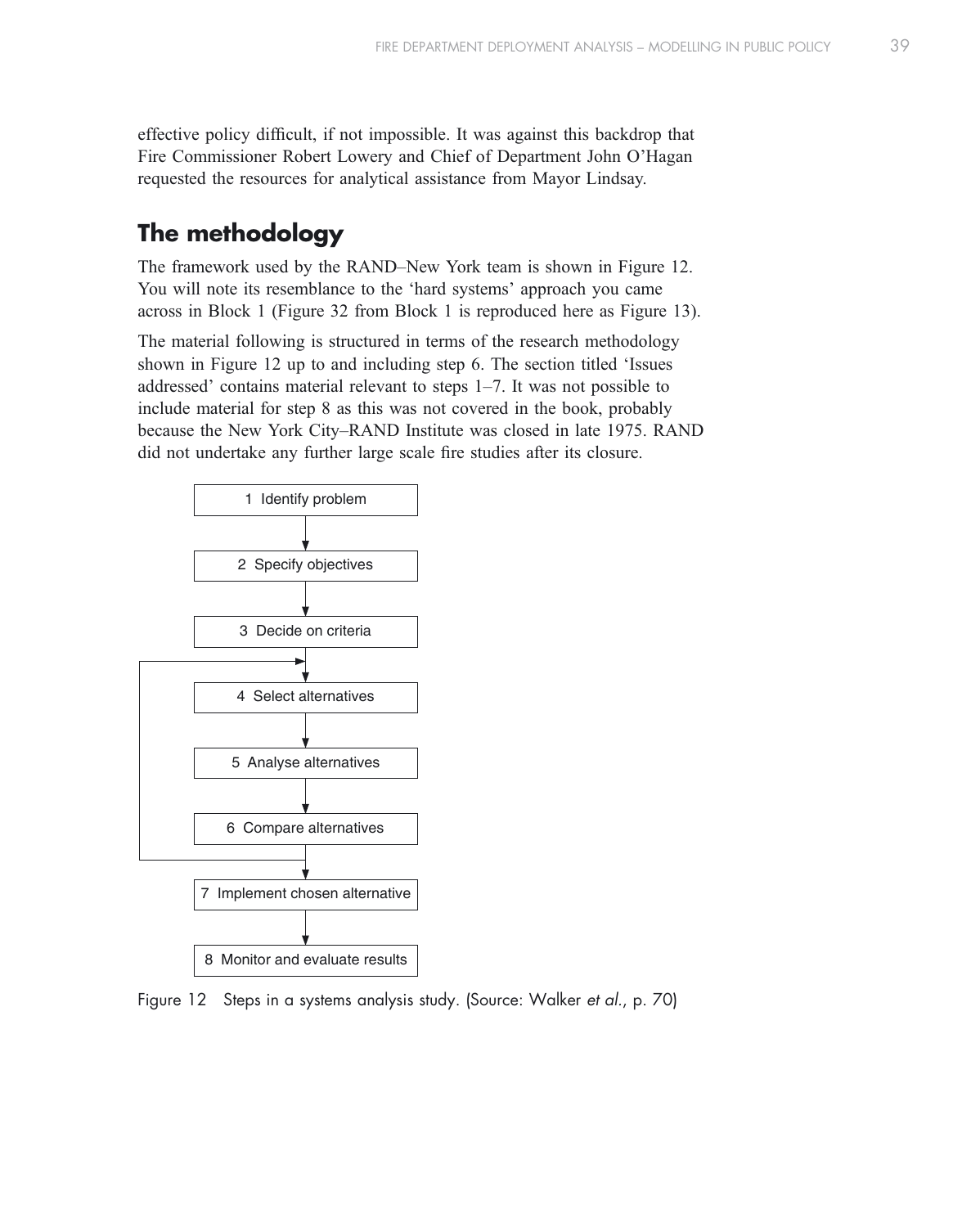

Figure 13 Stages of the hard systems approach

# Step 1: Identify problem

The primary problem for any fire service is to ensure that fire-fighters and their equipment are in the right place at the right time. This can be further decomposed into strategic and tactical sub-problems.

Strategic problems relate to the longer-term issues of resource allocation and location, both of which involve long-term planning. Three sub-problems require addressing:

- How many fire companies should be on duty at any one time? This is affected by budgetary considerations as well as the temporal nature of the requirement; there is a daily and seasonal variation in demand.
- How should the resources be allocated geographically? Issues to consider would include, for example, notions of equitableness as well as the nature of realized and latent demand. The allocation of a fire-fighting resource clearly has political and social dimensions along with the more obvious requirement to fight fires.
- Where should the resources be located within a region? Consideration should be given to issues such as land availability, existing road configurations and traffic conditions.

Unlike strategic problems, tactical problems relate to the daily operation of the fire service. For this study on deployment the related sub-problems are:

- What is the most effective dispatch policy? That is, what types of resource should be dispatched on receipt of an alarm and which fire companies should be employed for the fire event?
- How should 'gaps' in cover be managed? This relates to relocation and redeployment policies, the aims of which are to ensure adequate coverage throughout the entire region at all times.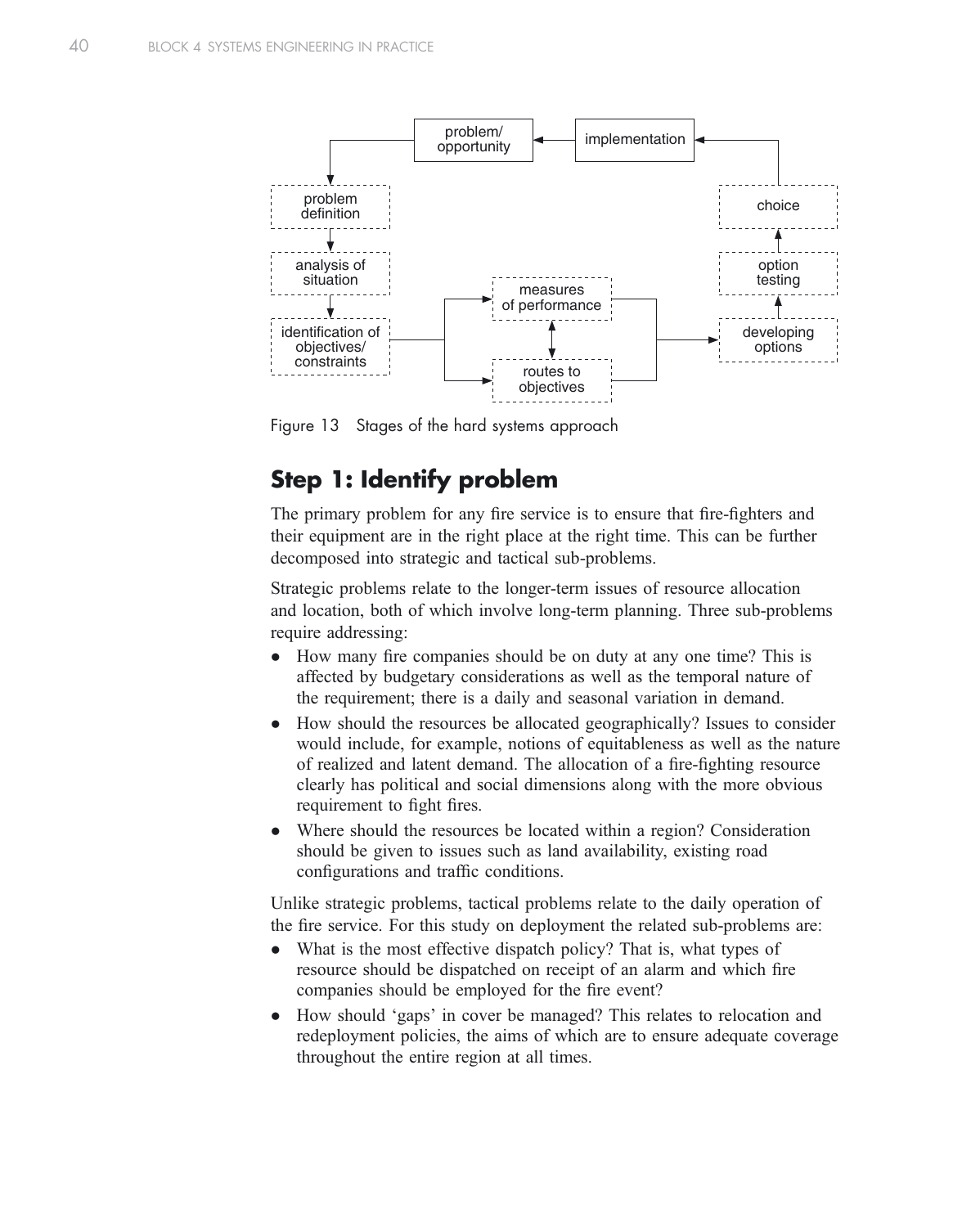## Step 2: Specify objectives

The primary objective for a fire system is to protect lives and property from fire. However, there were political and financial constraints placed upon the FDNY, reflected in the appointment of senior personnel, the non fire-fighting duties imposed and budgets available. In addition, objectives might change during a study period, and this is more likely the greater the study duration. For example, towards the end of 1971 the City of New York faced a budget crisis and the FDNY was asked to present plans to cut its budgets. Other objectives were developed for specific projects – determining the most effective dispatch policy for example.

## Step 3: Decide on criteria

Given the primary objective in step 2, any changes in policy by the City of New York should result in either no effect or a change in the number of fire-related fatalities and the value of property lost due to fire (Walker *et al.*, page 80). This is a somewhat restricted view in that it does not address injuries caused by fire, but it at least suggests two metrics for evaluation purposes.

The problem the RAND team had was the lack of reliable data. This was not a problem peculiar to New York; the same issue was raised in America Burning. Although the FDNY had been logging and keypunching data on every fire alarm since 1962 the data set was not sufficient in itself to enable reliable evaluation of the effect on the primary objective of changes in policy. The RAND team, therefore, decided to use numerical proxy measures whilst acknowledging the paucity of the data available and its effect on the depth of analysis achievable.

So the analysts wishing to do practical, applied fire research, while forced to accept the present lack of direct performance measures, may nevertheless do important work using proxies, such as response time.

 $(p. 81)^*$ 

The proxies chosen for the project were:

- response time, including dispatching, turnout, travel and setup;
- coverage, a measure of how often a specific location has nearby units;
- availability, a measure of the time when nearby units may be unavailable to respond;
- initial response adequacy, a measure of how appropriate the response was in terms of the types and number of units required;
- fire company workloads;

\* This and subsequent page references are from Walker et al. (1979).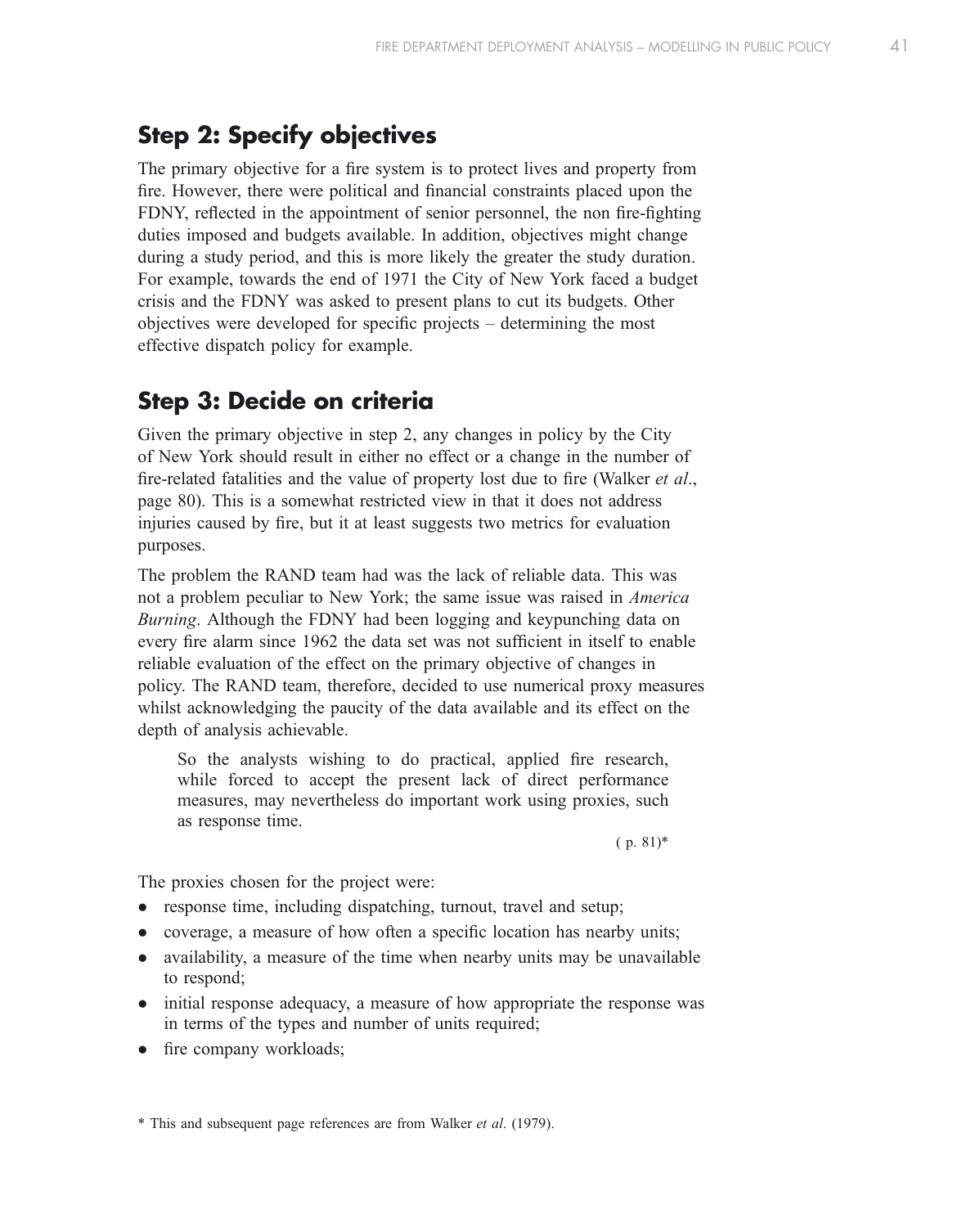$cost - as$  the capital cost of providing a fire house is small compared with staffing costs this is a measure of the number of personnel required on the payroll.

Clearly, collecting the data for the whole of New York would have been both time consuming and expensive had the data not already existed. Where there were gaps in the data the most common methods employed were to conduct trials and experiments within constrained locations. For example, rather than assess the travel time to an incident for all the fire companies, an activity that would have created a large administrative burden, a trial was set up using 15 units. The busiest units were excluded from the trial as it was felt to be too burdensome for them. Participating units logged times, distances and locations for responses from the fire house only; other responses, such as call outs whilst returning from an incident, were not included.

## Step 4: Select alternatives

In the early stages of the project, alternative policies for consideration were generated by senior FDNY personnel. This was only to be expected as they, and not the analysts, had the in-depth knowledge of the fire service and its political context. Because of this, there is little in the study which throws light on this complex process.

As the project progressed, however, the project analysts had more of an input as their knowledge grew and the FDNY and City officials had growing confidence in the project outcomes.

### Steps 5 and 6: Analyse and compare alternatives

Once alternatives for consideration are selected, the consequences require analysis and comparison before final decisions and rollout can be made. One possible method is to make a change and then observe the results over a given period. When policy changes are expensive, time consuming and relate to the loss of life and property such an approach is infeasible, both economically and politically. Clearly, the criticality of the service provided by a Fire Department makes such an approach problematic. To overcome this, the project used modelling and simulation.

Static and dynamic models were developed to describe the current state and predict into the future, and were then tested against empirical data. The models created were:

- for estimating travel distance and time;
- for analysing demand;
- for availability and dispatch.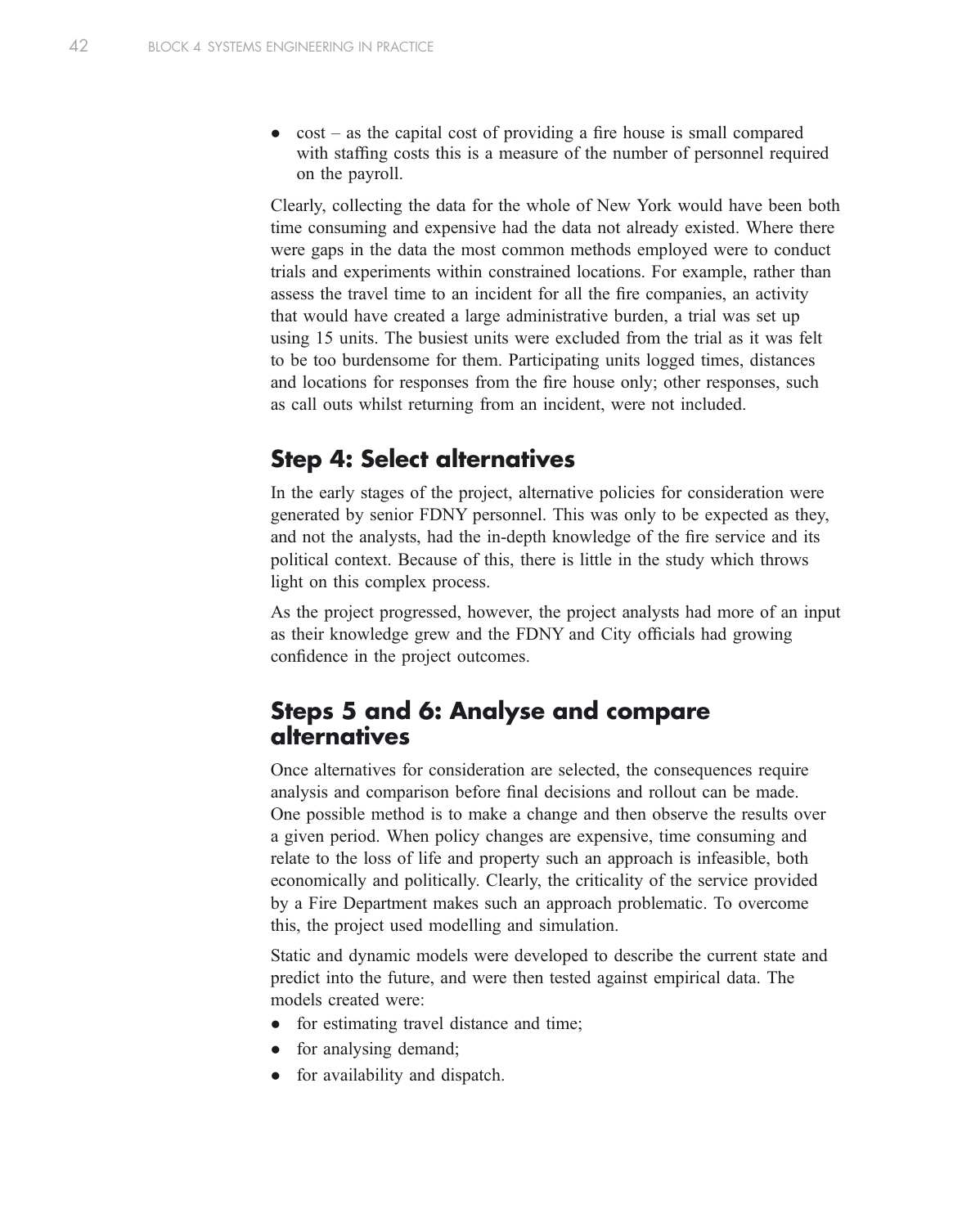It is important to realise that the models were used to inform the decisionmaking process; they were not the sole source of information. Underpinning the process of modelling was the creation of a simulation program representing the Fire Service operations in their totality. The simulation was used for developing and testing models and is described later in this case study.

### Models for estimating travel distance and time

The time it takes for resources to arrive at a fire was seen as a crucial element in the reduction of loss of life and property damage. From observation it was found that, typically, the greatest element of response time was that taken to travel from the fire house to the incident. It was seen at an early stage, therefore, that estimates of fire service travel distance were fundamental to understanding many of the problems in engineering the fire protection system, because travel time is related to distance. It was reasoned that the quicker an engine attended an incident, the greater the chance of reducing losses to life and property. The project considered times and distances between any two locations, and also averages within an area.

#### Location-to-location times and distances

As part of the study, several cities were observed, and it was found that the relationship between travel time and travel distance was that shown by the curve in Figure 14.



Figure 14 The relationship between travel time and travel distance – average of empirical results from Denver, Trenton, Wilmington and Yonkers. (Source: p. 166)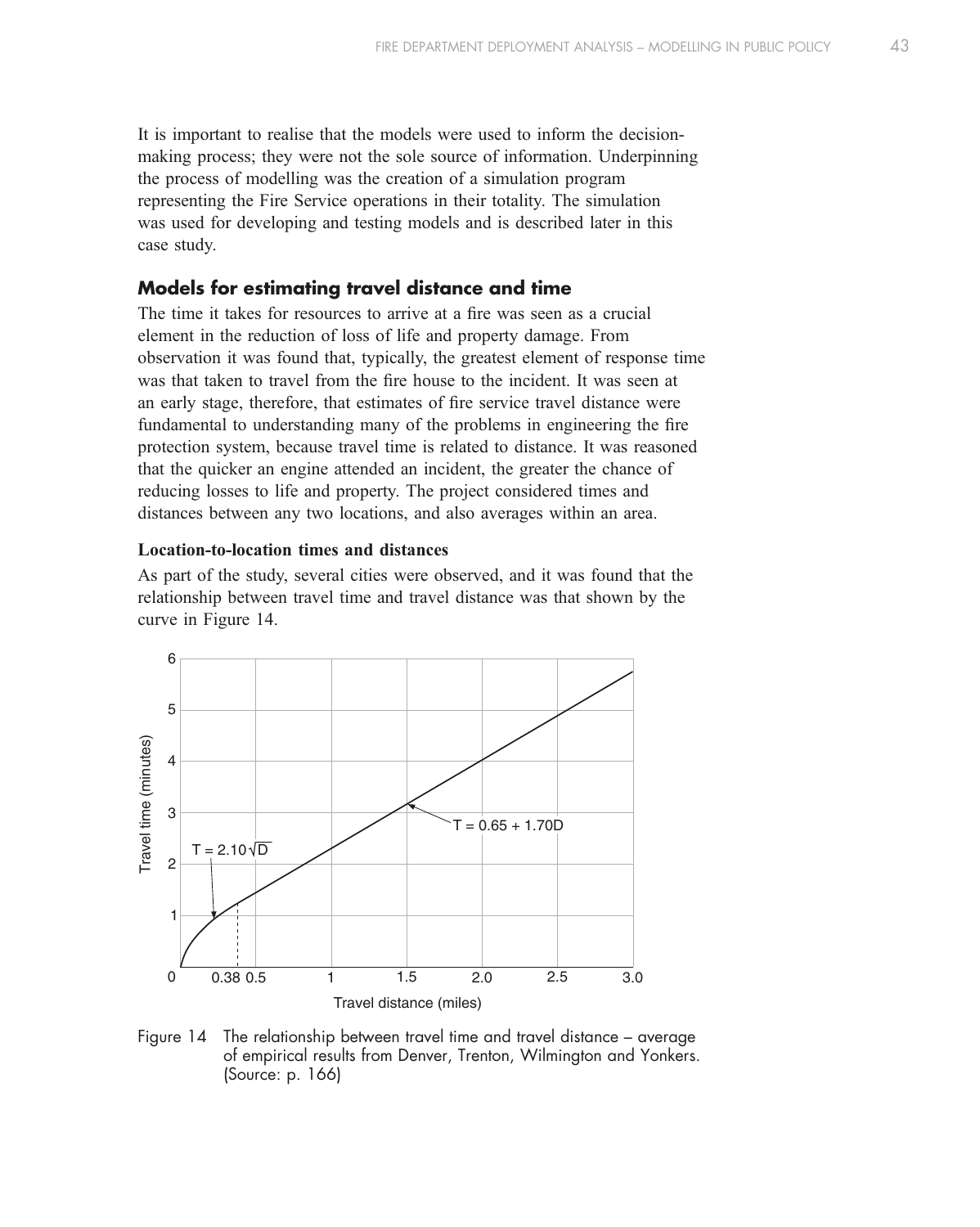This can be:

$$
E(T_{ij}) = \begin{cases} c\sqrt{D_{ij}} & D_{ij} \le d \\ a + bD_{ij} & D_{ij} \ge d \end{cases}
$$
 (1) p. 165

where

 $E(T_{ii})$  is the time required to travel the distance between points i and j,  $D_{ii}$ a, b, c and d are parameters which can be estimated empirically.

Based on the assumption that the area under study has a regular road network, as found in American cities, the curve in Figure 14 shows the relationship in two parts: at distances below 0.38 miles it is a square-root relationship while above 0.38 miles it takes on a linear form. The distance D was measured in miles and the time  $T$  in minutes. The parameters  $a, b, c$  and  $d$  when substituted gave:

$$
E(T_{ij}) = \begin{cases} 2.10\sqrt{D_{ij}} & D_{ij} \le 0.38 \text{ miles} \\ 0.65 + 1.70D_{ij} & D_{ij} \ge 0.38 \text{ miles} \end{cases}
$$
 (2) p. 166

It should be noted that the values of the parameters  $a, b, c$  and  $d$  were found to differ between cities, and so the project set experiments to monitor travel times for specific cities. The New York City experiment yielded 1772 responses and gave similar but slightly different results, as shown in Figure 15.



Figure 15 Travel time against distance in New York City. (Source: p. 174)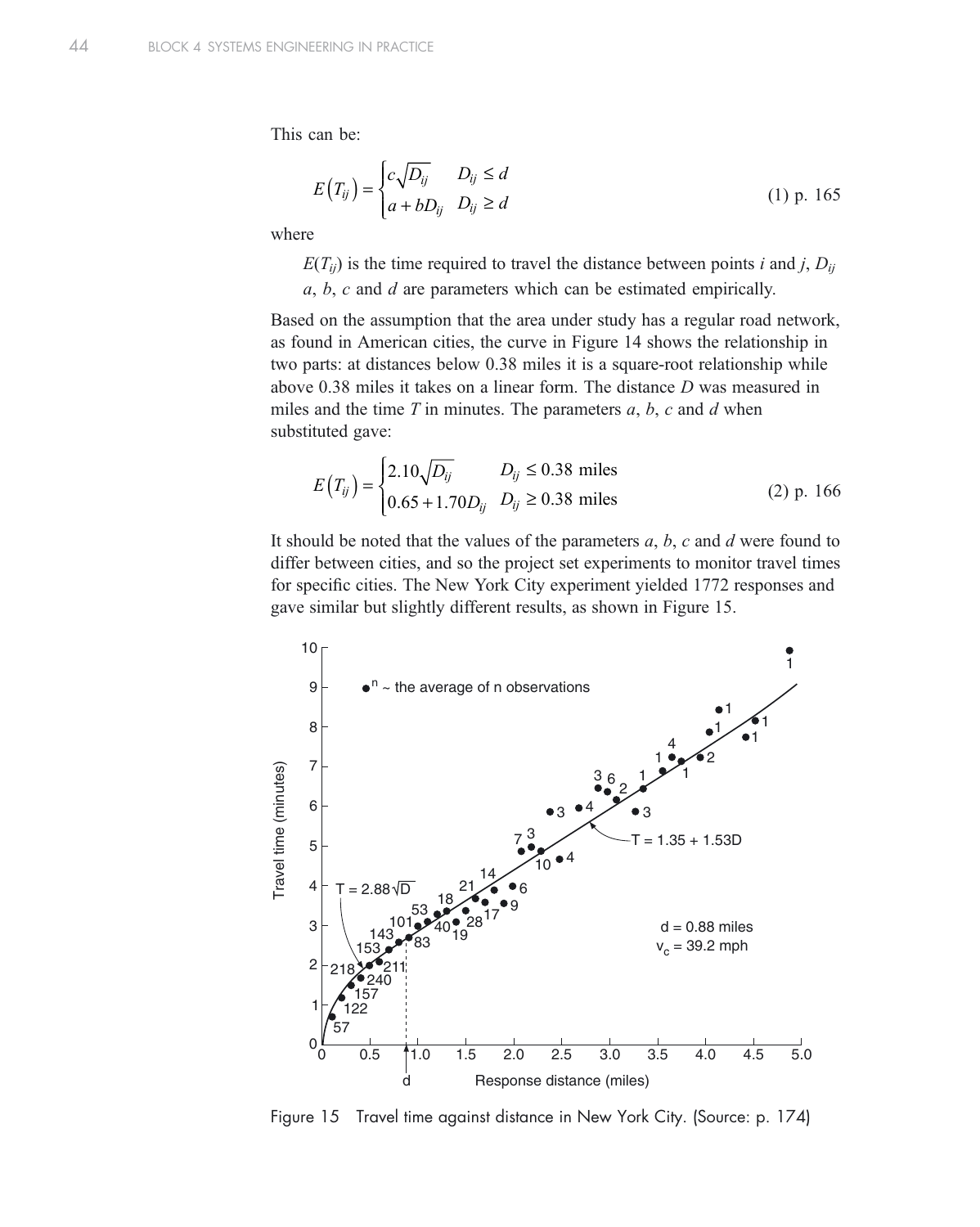The values for  $a, b, c$  and  $d$  were calculated to produce the following expression:

$$
E(T) = \begin{cases} 2.88\sqrt{D} & D \le 0.88 \text{ miles} \\ 1.35 + 1.53D & D \ge 0.88 \text{ miles} \end{cases}
$$
 (3) p. 173

A further level of sophistication was introduced by studying the variation in response speed within a 24-hour period, necessary if a policy considers variations in coverage and response during the day. An intuitive hypothesis would be that the morning and evening rush hours would reduce response time, i.e. increase the time taken to travel. However, the New York data indicated that, whilst there were differences between four time periods – morning rush hour, evening rush hour, daylight (excluding the rush hour) and dark – these were not marked (Table 2). Similar results were found in the four other cities studied.

| Time period                     | Average speed<br>(miles $h^{-1}$ ) | <b>Standard deviation</b><br>of speed |
|---------------------------------|------------------------------------|---------------------------------------|
| $0000 - 0200$                   | 19.2                               | 7.3                                   |
| $0200 - 0400$                   | 17.7                               | 6.8                                   |
| 0400-0600                       | 18.0                               | 7.7                                   |
| 0600-0800                       | 17.7                               | 7.1                                   |
| 0800-1000                       | 16.2                               | 6.7                                   |
| $1000 - 1200$                   | 18.3                               | 7.6                                   |
| $1200 - 1400$                   | 18.9                               | 6.9                                   |
| $1400 - 1600$                   | 18.4                               | 7.3                                   |
| $1600 - 1800$                   | 17.0                               | 7.6                                   |
| 1800-2000                       | 18.9                               | 7.3                                   |
| 2000-2200                       | 18.5                               | 7.5                                   |
| 2200-2400                       | 18.8                               | 7.2                                   |
| 0500-2000 (daylight)            | 18.2                               | 7.3                                   |
| 2000-0500 (dark)                | 18.6                               | 7.3                                   |
| 0800-0900 (morning rush hour)   | 14.3                               | 5.2                                   |
| $1630-1730$ (evening rush hour) | 18.2                               | 7.6                                   |
| All hours                       | 18.3                               | 7.3                                   |

Table 2 Response speeds in New York City by time of day

Source: p. 178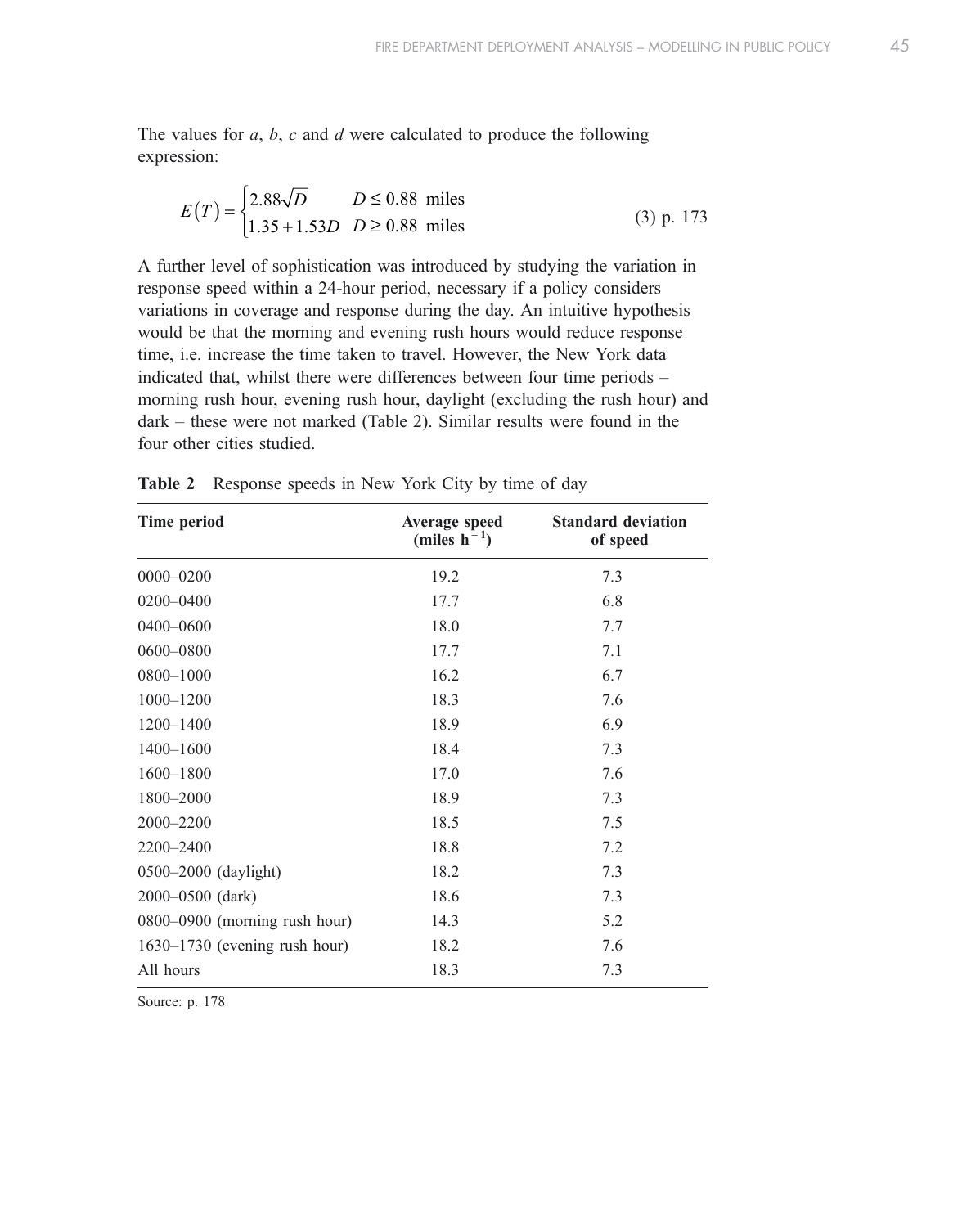#### Intra-region average travel distances and time

Considered 'one of the major results of our research' (p. 177), the study determined a simple method of calculating intra-regional average travel distances and time. This calculation has clear relevance when considering policies that alter the geographical pattern of fire houses.

The average could be determined by estimating location-to-location distances for each possible combination of fire house to fire event, and then applying a weighting based on the proportion of the total trips within a region it represents. Rather than computing the distance to possible fire events, the study used the only data available to them at that time – the location of alarm boxes. However, the calculation would be time and resource consuming given the level of technology available. The researchers derived a simple mathematical expression to show the expected distance between the points in the region at which fires occur and the location of the closest available engine company. This is given by:

$$
E(D_n) = k_n \sqrt{A/E(N)}\tag{4) p. 185}
$$

where

 $k_n$  = a constant of proportionality

 $A =$  the area of a region

 $E(N)$  = the number of fire houses having at least one engine available to respond.

A number of assumptions were made:

- alarms are distributed randomly but with uniform probability density throughout the region of interest;
- fire houses are spread either in a regular pattern or randomly throughout the region of interest;
- boundary effects are insignificant;
- units are always available to respond;
- fire companies travel either in a straight line between two points or on a dense rectangular grid of streets.

Whilst, as with any general model, each assumption may not hold true for a particular region the researchers, using simulations and empirical data, concluded that the square-root law still provided a useful estimate of average response times.

Estimating intra-regional travel time is similar to that for location-to-location times discussed previously. Using historical data and equation (1) above, the average regional travel time for the first arriving engine company can be estimated by

$$
\overline{T_1} = \sum_b \sum_m G(d_{mb}) p_{mb} \tag{5) p. 199}
$$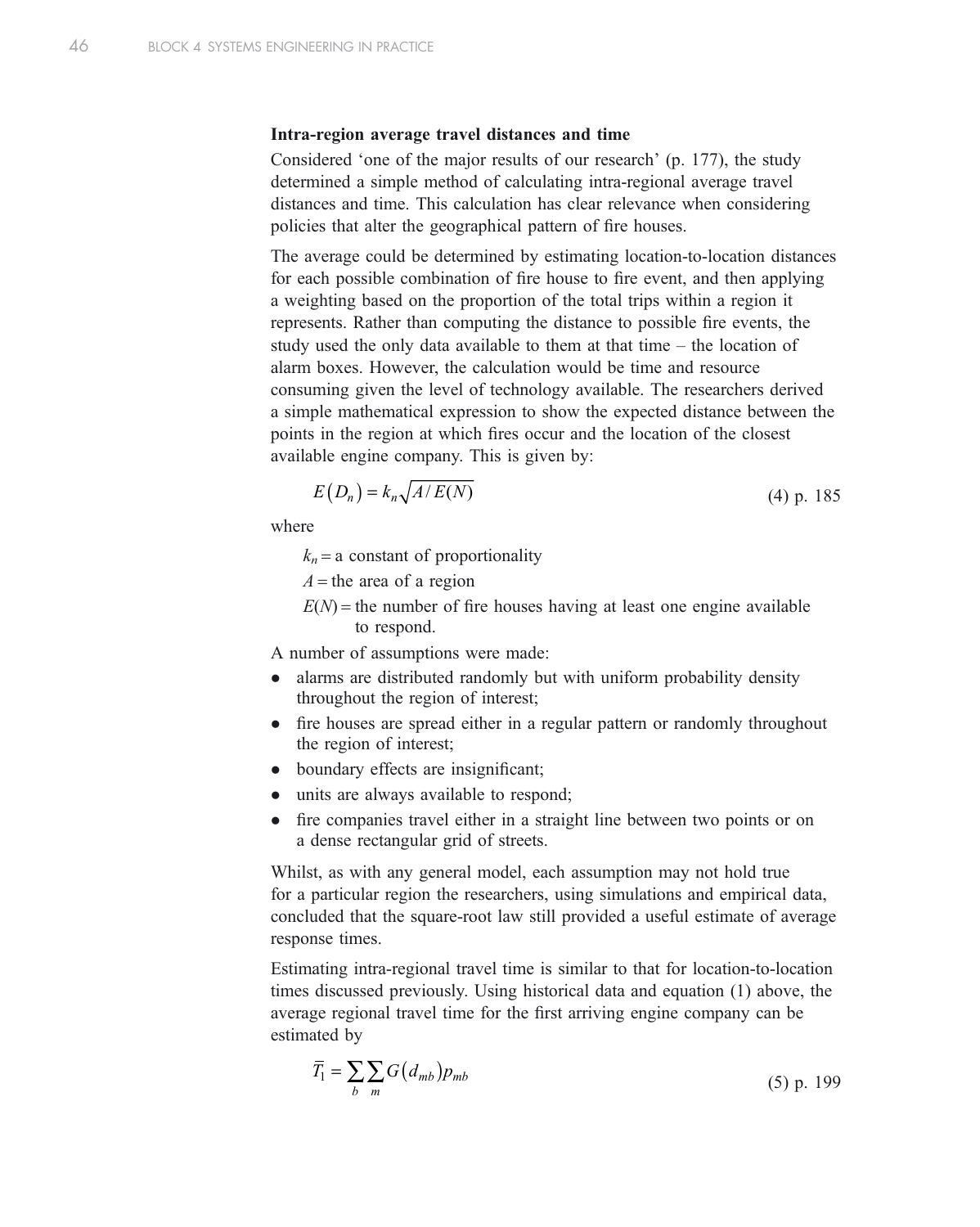A simpler approximation was derived by using the square-root law and equation (1):

$$
E(T_1) = \begin{cases} c\sqrt{k_1} \left[ A/E(N) \right]^{1/4} & k_1 \sqrt{A/E(N)} \le d \\ a + bk_1 \left[ A/E(N) \right]^{1/2} & k_1 \sqrt{A/E(N)} \ge d \end{cases}
$$
 (6) p. 200

The general form of this equation was shown to be valid against simulated data from several regions in New York City.

### Models of demand for fire services

Knowledge of the potential demand for a service has important implications for the provision of a service, in terms of both allocating resources and dispatching adequate resources to an event. But the occurrence of a fire event is only part of the issue for a fire service; ideally some indication of the likely severity is also available to those making the dispatch decisions. The project was particularly concerned with what the authors termed 'serious events', defined in terms of the likelihood that the event occurs in an occupied structure and requires at least one engine company and two ladder companies to attend.

The researchers therefore considered two issues:

- $\bullet$  the probability of an alarm occurring;
- $\bullet$  the likelihood that an alarm was serious.

It is clear that the number of variables that affect alarm rates is large, so the RAND team adopted a principle of 'parsimony in parameters'. This suggested that variables should only be included in the model if they made a significant contribution to the accuracy of prediction. This intellectual 'sleight of hand' is not uncommon but does need to be borne in mind.

That the situation required modelling can be understood by considering how an alarm is raised. If the alarm is raised via the telephone a dispatcher can at least gather some rudimentary information to enable them to decide how many, and of what type, of resources to send. However, alarms can also arrive from a street box, and in such circumstances the dispatcher will only know the general location. In 1970 street box alarms accounted for 60 per cent of all alarms, and 43 per cent of structural fire alarms, in New York City. The lack of information available to a dispatcher can be seen to be an increasing area for concern as the number of incidents increased.

Using historical data collected from incident records the area is divided into fire demand regions. In constructing the regions a number of constraints should be fulfilled for each:

- $\bullet$  the distribution of types of alarm is the same throughout a region;
- a region has the same, or similar, type of hazard present;
- $\bullet$  there are sufficient fire companies to provide meaningful analysis.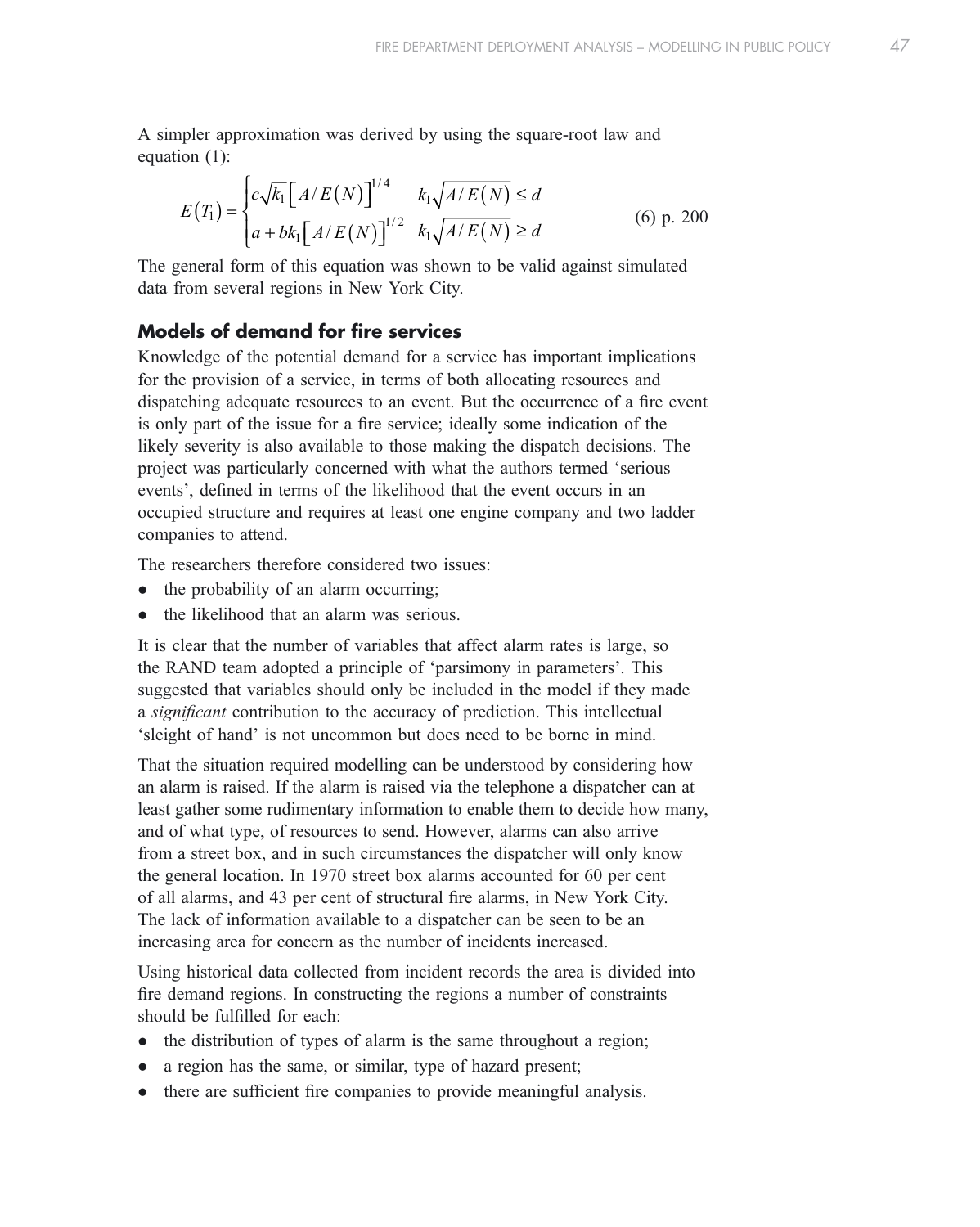The definition of a demand region is likely to be a compromise between this ideal and existing administrative districts. Where data are required for a smaller region, the researchers considered that using a proportion of the demand region data would be adequate. The historical data collected showed a temporal and seasonal variation in alarm rates within any region, and that this differed between regions.

To model the arrival of incoming incidents, the team showed that a modified Poisson distribution was theoretically appropriate. The influence of location, time of day and season were taken into account to produce the probability distributions. Empirical testing of data for the Bronx, covering the period 1967–70, justified the use of the Poisson distribution.

To arrive at a model for estimating the seriousness of an alarm the researchers:

- 1 estimated the probability that an alarm was for a fire in an occupied structure;
- 2 modelled the temporal and seasonal effects, and the trend for an alarm to be serious for a demand region;
- 3 combined points 1 and 2.

Data from the Bronx for the period 1967–69 were used to develop the estimates. The combined model was then compared against data for 1970 and shown to be a good fit.

### Models of availability and dispatch

The distance and time models above go only so far in aiding the analysis of options. What they do not show is the effect of the daily operation of the fire service, i.e. they do not take account of the fact that fire companies fight fires and therefore may not always be available to answer a call out. To understand the effects of daily operation the study used queuing theory and Markov decision theory.

Queuing theory is concerned with establishing how a service copes with demand from customers. A simple example is the model of a single checkout in a supermarket, with customers arriving at a specific rate. In modelling this situation queuing theory uses estimates of service time (the time to put the customer's shopping through the till) to predict the length of the queue and how long customers must wait in the queue. Additional factors such as variability of the quantity of the shopping between customers, or even the effects of customers getting fed up with waiting and leaving (balking) the queue can be included in the model.

For the RAND Fire Project queuing theory was applied, taking each fire crew within a fire station as a service. By estimating the rate of calls, average time spent on a call etc., the study modelled the availability and likely delay in dispatching crews to incidents. The model was further refined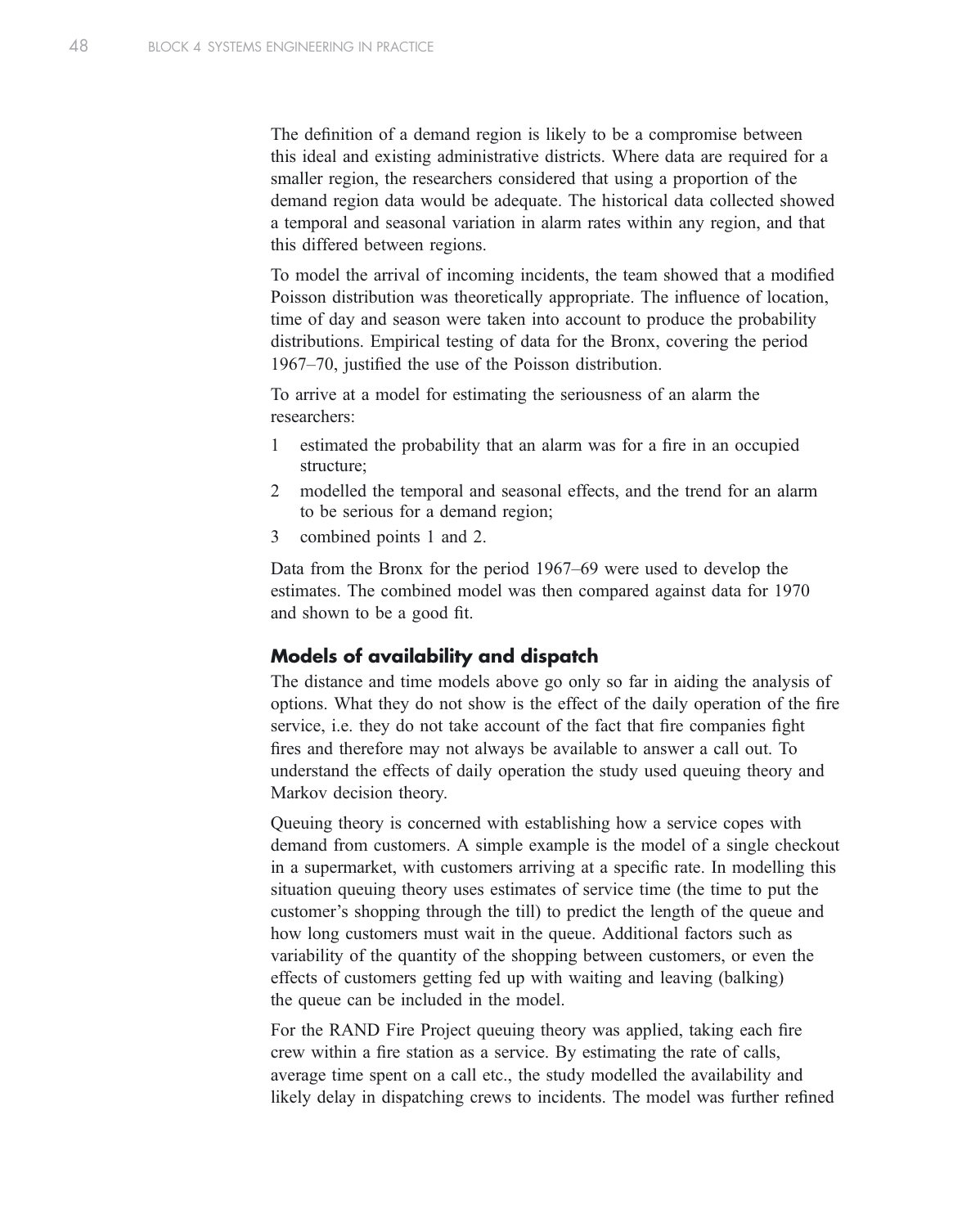by including past data on specific locations, for example if a specific location required a certain number of fire crews dispatched in the past.

The development of the queuing models was felt to be important because, although the situation was often simplified, the models provided insights for decision making. Even when situations became more complex the general insights gained from the simple models often continued to hold true. Developing the models also provided clear guidance in what types of data are needed to analyse fire deployment options.

Queuing models were developed to improve the understanding of:

- $\bullet$  the number of crews busy in a region at any time;
- $\bullet$  the decisions on which crews to dispatch;
- the decisions on how many crews to dispatch.

Five descriptors of the queuing system were used:

- arrival process, expressed as the probability of an alarm being received;
- service time, the time a 'server' is handling a customer. Depending on the situation being analysed, a server could be, for example, a fire company or a dispatcher in the communications office;
- $\bullet$  number of servers for most models these are the fire companies;
- maximum number of customers who can wait for service, an expression of the ability of a system to handle customers;
- states of the system, a declaration of the conditions or states of the system that are of interest to the analyst. For example, an analyst may be interested in alarms in progress. State 0 would describe a situation where no alarms were active, state 1 would be one alarm active, and so on. This is a simple example where the description of the state only includes active alarms. The greater the number of descriptions for each state the more complex the analysis.

The probabilities for both the arrival process and the service times were generated from a modified Poisson distribution. Although there were issues with the use of a Poisson distribution, it was felt overall that it provided the most suitable solution as there was no significant difference between theoretically derived results and reality. Empirical data from the Bronx indicated that alarm rates did indeed approximate a Poisson distribution.

### Fire operations simulation model

The use of simulation was important in the context of the RAND studies in that it:

- helped evaluate complex deployment policies that exceeded the relatively simple constraints of the simple analytical models;
- could be used to test the validity of the analytical models that had been created;
- was useful for explaining, and gaining acceptance of, policy decisions.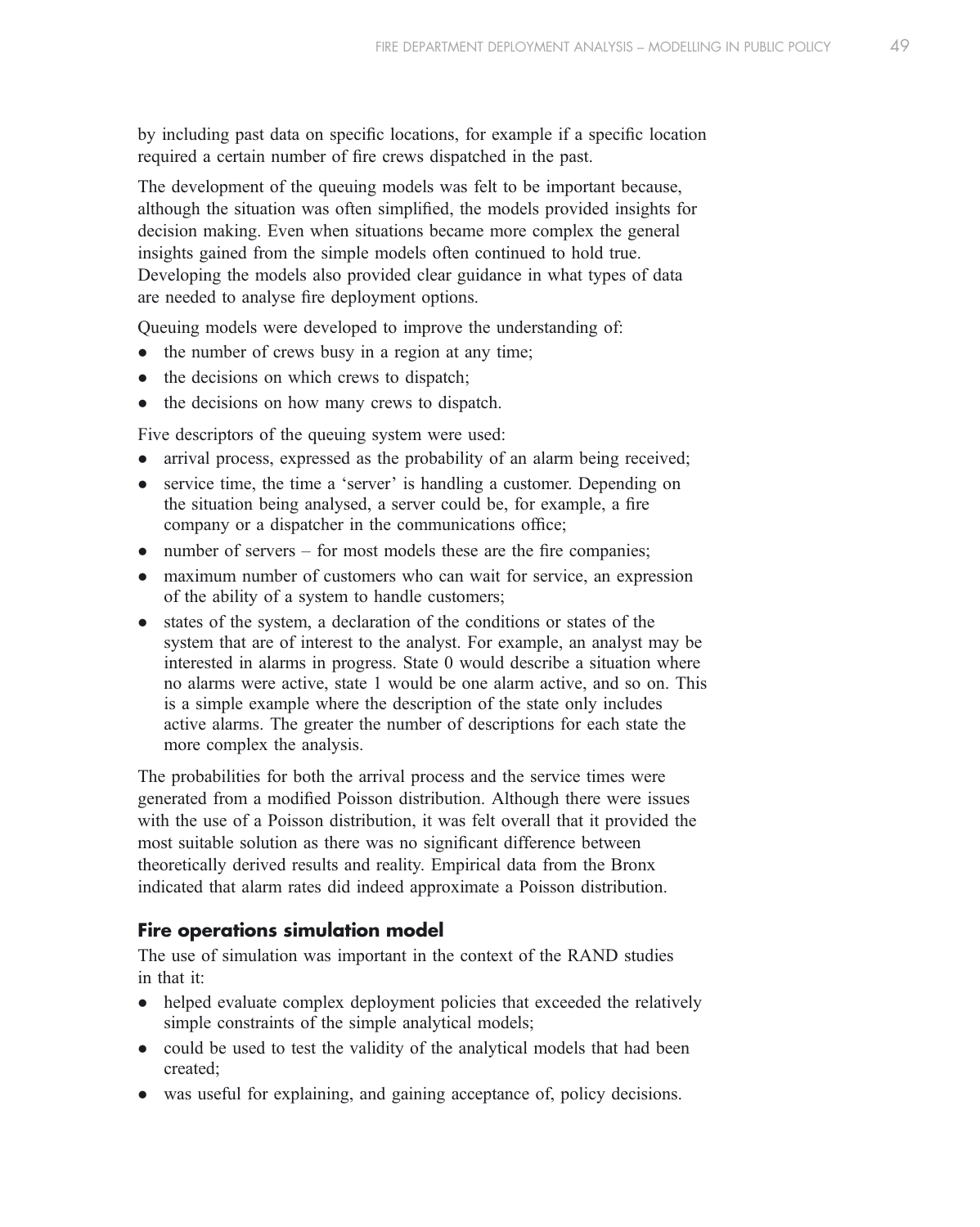For decision makers, it was an advantage that simulation gave a 'lifelike' test of policy proposals. Discussion of a simulation and its results was seen as more attractive than the discussion of a complex mathematical model, with the simulation giving added credibility to the proposed policy changes.

Simulation may also be useful in providing governmental decision makers with the necessary confidence that a proposed new policy will actually work in the way predicted. For example, in Denver the simulation model was used after other methods of analysis had suggested that a reduction from 44 to 39 fire companies, together with construction of six new fire stations, could provide almost the same level of fire protection as the then-current configuration. However, these conclusions were based on the assumption that every fire company would almost always be available for dispatch at its station. At this point, the simulation model was run to see whether the real performance of the new configuration would be as good as anticipated, taking into account the unavailability of companies.

Denver's Deputy Finance Director has said that 'one of our main concerns was what effect the changed configuration of fire companies would have on response times if the number of fire alarms continued to increase.' The RAND simulation told us that, even at double our present peak alarm rate, there would be no significant deterioration in service. This was important in presenting our recommendations to the mayor and the City Council.

(pp. 497–498)

Simulation was seen as an experimental tool rather than as a means of producing optimum solutions. It used either a sequence of pre-programmed events (e.g. sequence of events in a real-life situation) or a set of computergenerated events. In the case of the computer-generated set of events, a computer program would sequence events based on statistical probabilities, often a Poisson distribution.

The advantages of the simulation were that:

- $\bullet$  it allowed a detailed analysis of how a sequence of events affected the fire service system;
- $\bullet$  it allowed a detailed representation of the region including road layouts, traffic densities, number and types of fire stations, high risk buildings etc;
- different situations could be studied, for example the steady state operation of the fire service or specific disaster scenarios;
- policy decision makers could take into account multiple causality factors in any situation.

The main disadvantage of the simulation was its cost. This was not only related to the hardware and personnel costs associated with the system; the lack of readily available data required that some additional expenditure was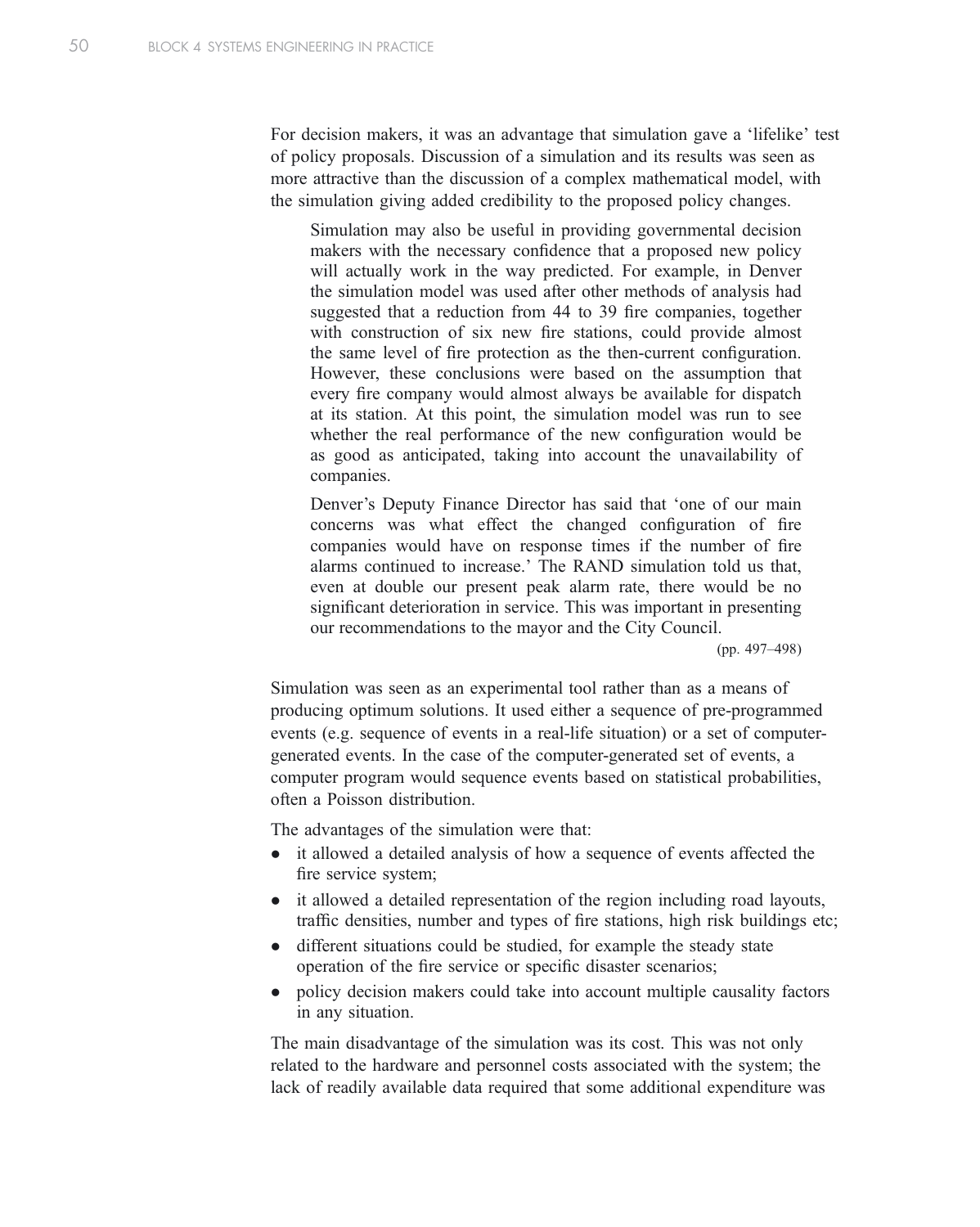necessary for data acquisition. However, the costs were much less than if a modelling and simulation approach had not been used.

The fire operations simulation model comprises three phases:

- $\bullet$  an event generator consisting of input variables, deployment policies, an incident generator or exogenous events tape;
- $\bullet$  the simulation program itself;
- a post-simulation analysis program which could provide data for a number of questions such as average response time, response adequacy, coverage, workload, relocation and many others.

Three main categories of input exist for the Event Generation stage. The input variables are the main contextual data relating to the situation being simulated. This will include geographical data, travel times for combinations of origins/destinations, incident categories, characteristics of delays etc. Even quite sophisticated criteria could be added, for example 'mutual aid responses', where fire crews are moved to incidents outside the region being studied. Static data are not the only kind that could be entered. In the case of fire severity it was also possible to include a relationship between speed of arrival by a fire crew and severity of the fire.

The input of the deployment policy is perhaps the most crucial element of the simulation. This was effectively the independent variable for which the effects of changes were being studied.

The final category of setup data was the pattern of events to be included in the simulation. The simulation could be run in two ways. If a historical pattern of events needed to be entered then a computer tape of 'exogenous event' was prepared and then used for controlling the simulation. In other circumstances it was more appropriate to enter probability distribution data (e.g. Poisson distribution) for various categories of event, and then produce a computer-generated set of events.

The simulation program itself consisted of a number of sub-routines that operated in a specific order and resulted in an imitation of the response of a fire department to a sequence of incidents for a particular deployment policy. Figure 16 shows the logical flow of these sub-routines and Table 3 explains the purpose of each sub-routine. Tables 4–6 show the sub-routines that controlled the types of event generated; they give a flavour of how rich the simulation was in producing a wide range of lifelike events.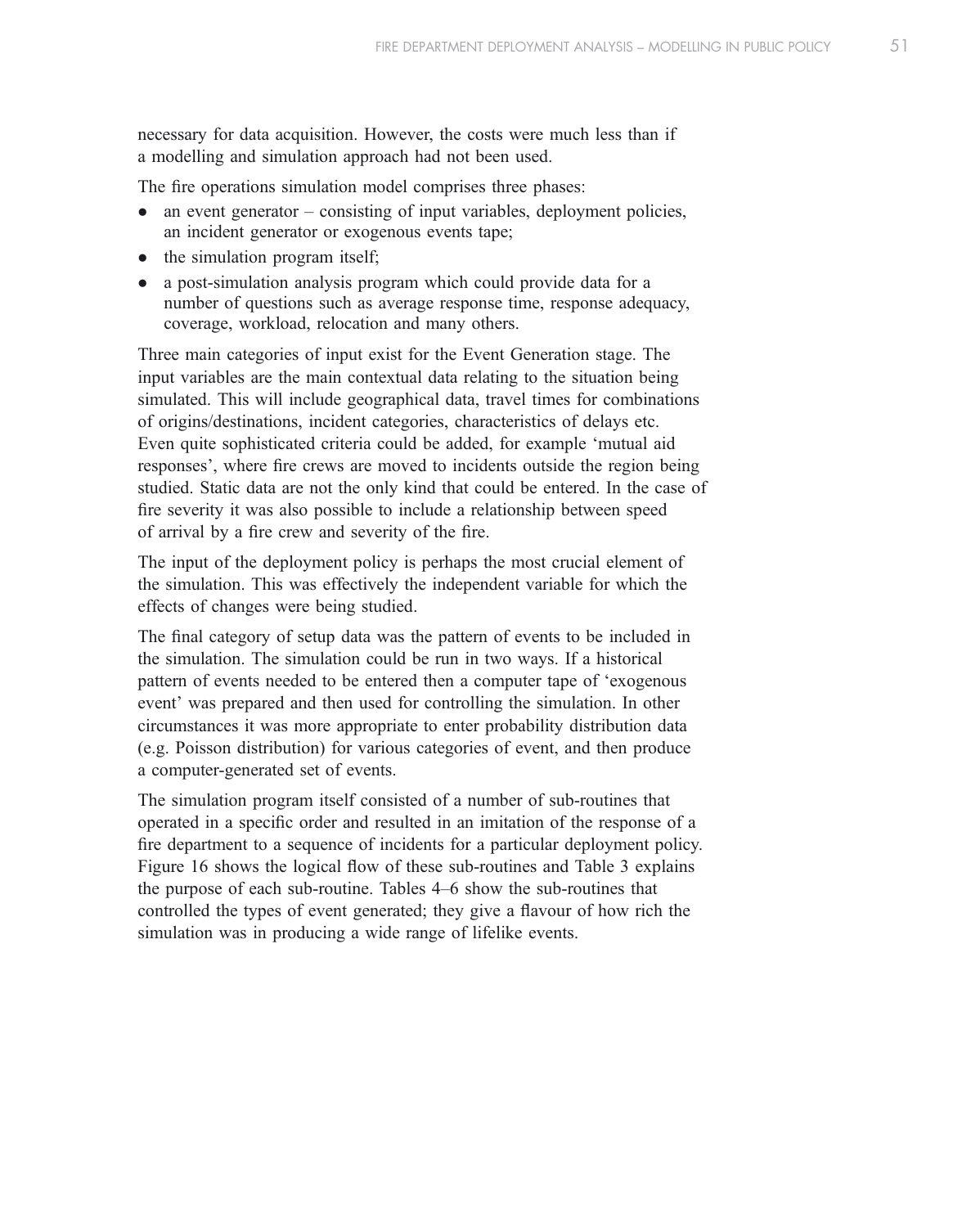

Figure 16 Flow of events in the fire operations simulation model (Source: p. 503)

Table 3 Major events in the fire operations simulation model

| Event        | <b>Definition and discussion</b>                                                                                                                                                                                                                                                                                                                                                                                                                                         |
|--------------|--------------------------------------------------------------------------------------------------------------------------------------------------------------------------------------------------------------------------------------------------------------------------------------------------------------------------------------------------------------------------------------------------------------------------------------------------------------------------|
| <b>FIRE</b>  | The start of the incident. The delay until the incident is reported appears<br>on the input tape. The tape can be modified if, for example, the<br>introduction of detectors reduces the delay.                                                                                                                                                                                                                                                                          |
| ALARM        | The receipt of the alarm at the dispatching office. Schedules the dispatch<br>of fire companies. Therefore, it can reflect the possible dependence of<br>the delay, from alarm receipt until dispatch on the number of incidents<br>then active (Section 14.5). Or, it can reflect the possible changes in this<br>delay that would occur if communications office operations were<br>changed (for example, by the installation of a computer-aided dispatch<br>system). |
| <b>DISP</b>  | The notification of companies to respond to an alarm or to relocate.                                                                                                                                                                                                                                                                                                                                                                                                     |
| <b>FARV</b>  | The arrival of fire companies at the scene. A fire escalation model or a<br>dollar-damage calculation would use this company arrival information<br>together with the FIRE event time.                                                                                                                                                                                                                                                                                   |
| <b>CALIN</b> | The first report to the communications office from a company at the<br>scene of the incident. If too many units are sent, those not needed will<br>be turned back. If too few are sent, others will be sent (see HALRM).                                                                                                                                                                                                                                                 |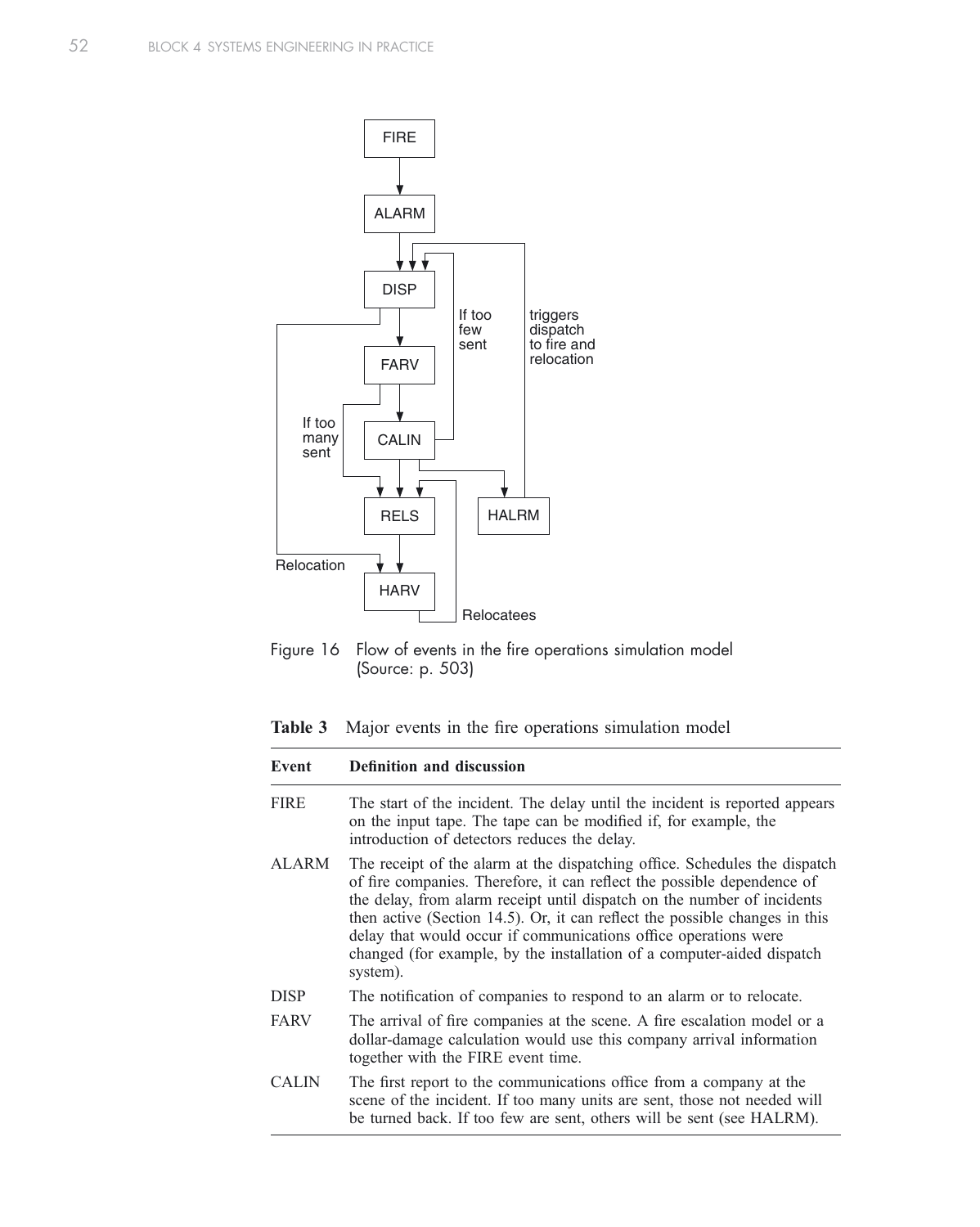| Table 3 | (continued) |
|---------|-------------|
|---------|-------------|

| Event        | <b>Definition and discussion</b>                                                                                                                                                                                                                                                                                                                                                                                                                                                                |
|--------------|-------------------------------------------------------------------------------------------------------------------------------------------------------------------------------------------------------------------------------------------------------------------------------------------------------------------------------------------------------------------------------------------------------------------------------------------------------------------------------------------------|
| <b>HALRM</b> | The request from the scene for a second-alarm, third-alarm, and so forth.<br>Will induce dispatch of companies to the scene and relocations of<br>companies into empty houses.                                                                                                                                                                                                                                                                                                                  |
| <b>RELS</b>  | The release of companies from the scene. They are usually available<br>during the trips back to their houses. (If it is necessary to recognize<br>standby status $-$ a company on the scene but available for dispatch to<br>another incident $-$ a new type of event would be needed.) The release of<br>companies is dependent on the work times specified. A unit's work time<br>can begin when it arrives or when the fastest of the needed companies<br>arrives, as specified by the user. |
| <b>HARV</b>  | The arrival of a company at a fire house. It can be a company returning<br>from an incident or a relocated company returning home. Or, it can be a<br>relocated company getting to the house it will cover. The company may<br>be available for dispatch at this time, or it may be given some time to<br>recover.                                                                                                                                                                              |

Source: p. 504

|  |  |  |  |  |  |  |  | <b>Table 4</b> Other important events in the fire operation simulation model |  |
|--|--|--|--|--|--|--|--|------------------------------------------------------------------------------|--|
|--|--|--|--|--|--|--|--|------------------------------------------------------------------------------|--|

| <b>Definition and discussion</b>                                                                                                                                                      |  |  |  |
|---------------------------------------------------------------------------------------------------------------------------------------------------------------------------------------|--|--|--|
| The return to service of a company that is granted a recovery period<br>after return from an incident.                                                                                |  |  |  |
| The dispatch of companies to an incident outside the area of primary<br>concern. The units to be sent are specified by the exogenous events tape<br>(rather than by the ALARM event). |  |  |  |
| The occurrence of an accident during a company's trip.                                                                                                                                |  |  |  |
| The return to service of a company, following DOWN or ACC.                                                                                                                            |  |  |  |
| Used to determine the coverage being provided. Called periodically<br>for output purposes.                                                                                            |  |  |  |
|                                                                                                                                                                                       |  |  |  |

Source: p. 505

| $Sub-$<br>routine | What it does, and why                                                                                                                                       |
|-------------------|-------------------------------------------------------------------------------------------------------------------------------------------------------------|
| <b>DATAT</b>      | Used for aggregating alarms for output purposes. Determines the<br>output class in which the response times and response adequacy for<br>this alarm belong. |
| <b>DCDE</b>       | Chooses the companies to dispatch to an incident in response to a call<br>from the ALARM, CALIN, HALRM, or ACC.                                             |
| <b>SEND</b>       | Determines the length of every trip by a company.                                                                                                           |

### Table 5 Major sub-routines in the fire operations simulation model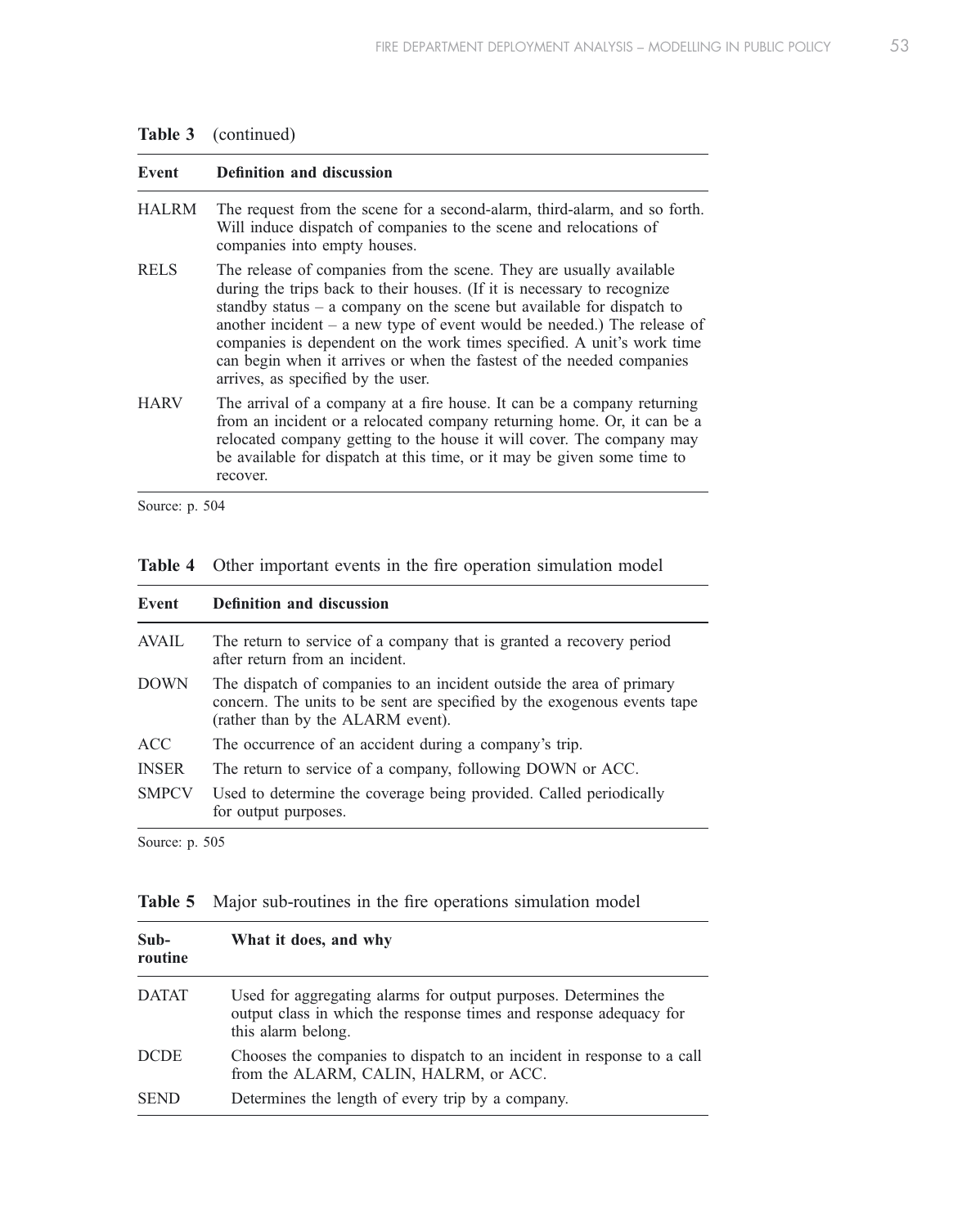| Table 5 | (continued) |
|---------|-------------|
|---------|-------------|

| Sub-<br>routine | What it does, and why                                                                                                                                                                                                                                                  |
|-----------------|------------------------------------------------------------------------------------------------------------------------------------------------------------------------------------------------------------------------------------------------------------------------|
| <b>LCTCO</b>    | Calculates the location of a company that is currently travelling. Can<br>be used to consider dispatching companies that are returning from<br>incidents, or relocating.                                                                                               |
| <b>STOPCO</b>   | Changes the destination of a company that is currently travelling. Used<br>to turn back excess companies if the first-arriving unit finds no need<br>for them, to redirect companies (that are relocating or returning) to a<br>new incident, and in case of accident. |
| <b>TESTA</b>    | Determines whether an accident will occur on this trip.                                                                                                                                                                                                                |
| <b>DECDR</b>    | Makes the relocation decisions.                                                                                                                                                                                                                                        |
| <b>DORLT</b>    | Does the relocations (if any) that DECDR picks.                                                                                                                                                                                                                        |
| <b>UNRLCT</b>   | Returns relocated companies to home stations. (If any are working at<br>alarms, assures that they will return home rather than to the houses<br>they responded from.)                                                                                                  |

Source: p. 505

Table 6 Major function sub-programs in the fire operations simulation model

| <b>Function</b> | <b>Purpose</b>                                                                                                                                                                         |
|-----------------|----------------------------------------------------------------------------------------------------------------------------------------------------------------------------------------|
| <b>DIST</b>     | Determines a travel distance given the $(x, y)$ coordinates of the starting<br>point and the destination.                                                                              |
| <b>TRVLT</b>    | Determines the travel time of a trip on the basis of the distance to be<br>covered. If a matrix of travel times between points is available, it can<br>replace this function and DIST. |
| <b>DSPT</b>     | Determines the time required to make the dispatch decision and notify<br>the companies.                                                                                                |
| AVI T           | Determines the length of time a unit will be out of service following an<br>accident.                                                                                                  |

Source: p. 506

The final part of the model was the post-simulation analysis. This involved producing statistics on almost any variable that the RAND team wished to study. The most common variables considered were:

- average response time;
- standard deviation of response time;
- response adequacy;
- coverage (the potential of the service to respond to incidents in a particular region at any point in time);
- workload of crews;
- number and frequency of fire crew re-locations.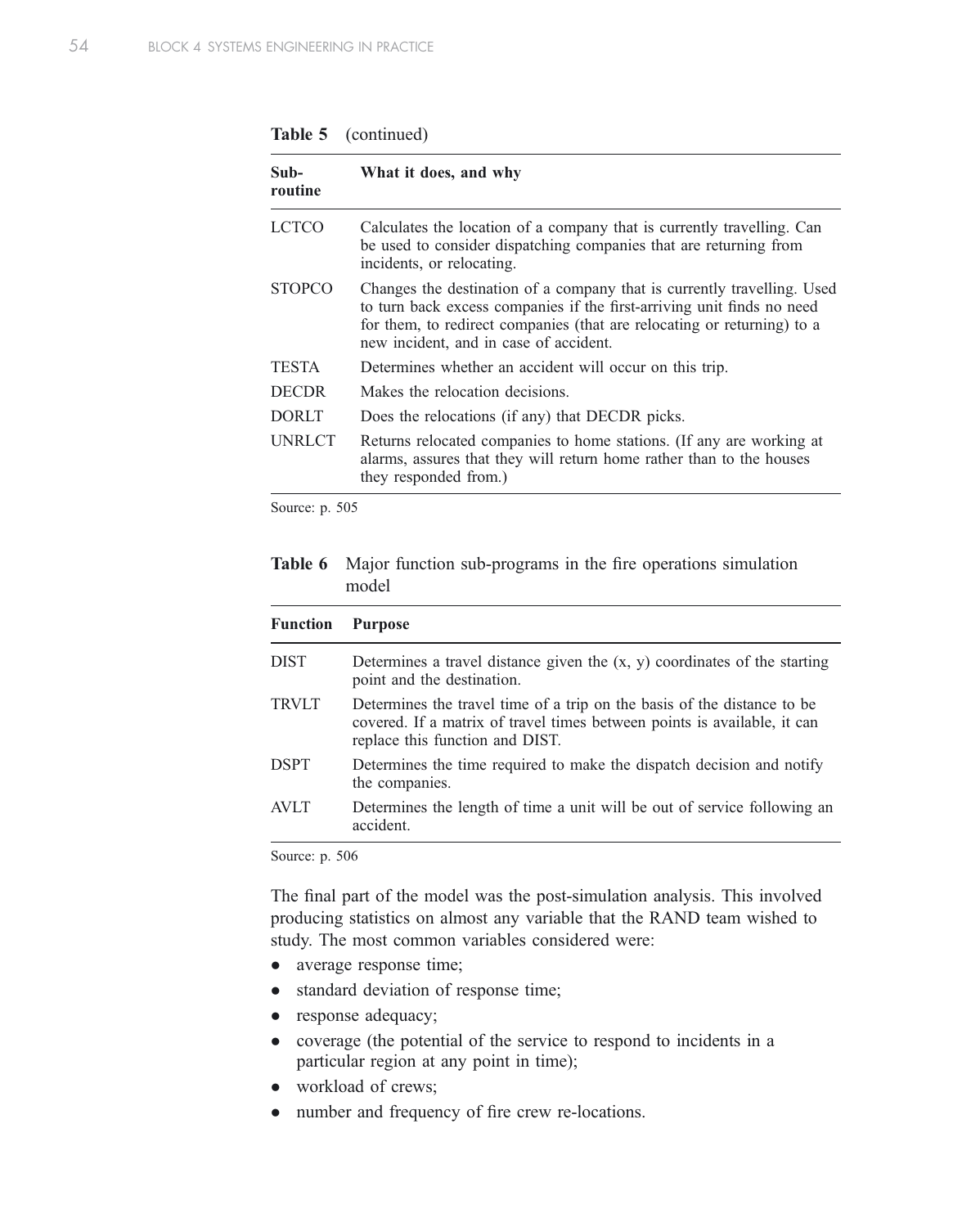### Issues addressed

Using the techniques described above, a number of application areas emerged from the study. The project demonstrated that systems analysis techniques could be applied to the fire services and that quantitative models could be developed and used to support decision making regarding:

- $\bullet$  the allocation and location of fire services;
- the dispatch of services to a fire event;
- relocating units to cover for busy units.

### Allocation and location

Perhaps the fundamental question for a fire service is 'how many fire crews are needed?' In a perfect world this may be calculated based on the expectation of the number and types of calls. It is perhaps more likely that the economic imperative will lead to the number of fire crews being based on the available budget. Given such constraints, the important question is 'how should these crews be allocated across the region?', given that regions have different needs for fire protection and that allocation is a compromise between potential and realized demand. Once the allocation issue has been resolved, the next step is to decide where to locate the crews within an area.

To address the problem of crew allocation, the RAND project rejected the use of a crude cost–benefit analysis of the problem. Balancing the cost of deployment of crews against the cost reduction due to improved fire protection was seen as impossible.

It was recognized that a best, or most equitable, solution could not be defined mathematically owing to the complex nature of the decision-making process. The team considered that the issue was concerned with the compromise between minimizing a loss function and equalizing that loss function across a region. The parametric allocation model was developed, whereby a 'trade-off parameter' was identified, such as average travel time to an incident, indicating the emphasis to be placed on the satisfaction of objectives. By varying the value of the parameter it was possible to change the emphasis between satisfying potential or realized demand. A parameter value of 0 emphasized the potential demand whilst a value of 1 emphasized realized demand. Taking travel time as the key indicator and objectives for allocating crews across a region stated in terms of minimizing travel time, two extreme strategies are possible. First, crews could be allocated to the high-risk areas, implying that travel time for most fires would be minimized. Unfortunately, for a fire in a low-risk area, travel time would be compromised. The second strategy was to provide an equitable distribution of crews across the region, so maintaining a consistent average travel time. The problem with this second approach is that it would lead to higher workloads and travel times for crews in high-risk areas. Consequently the RAND team chose to develop a model that initially provided a base level of crew allocation across a region that would meet average demand, often based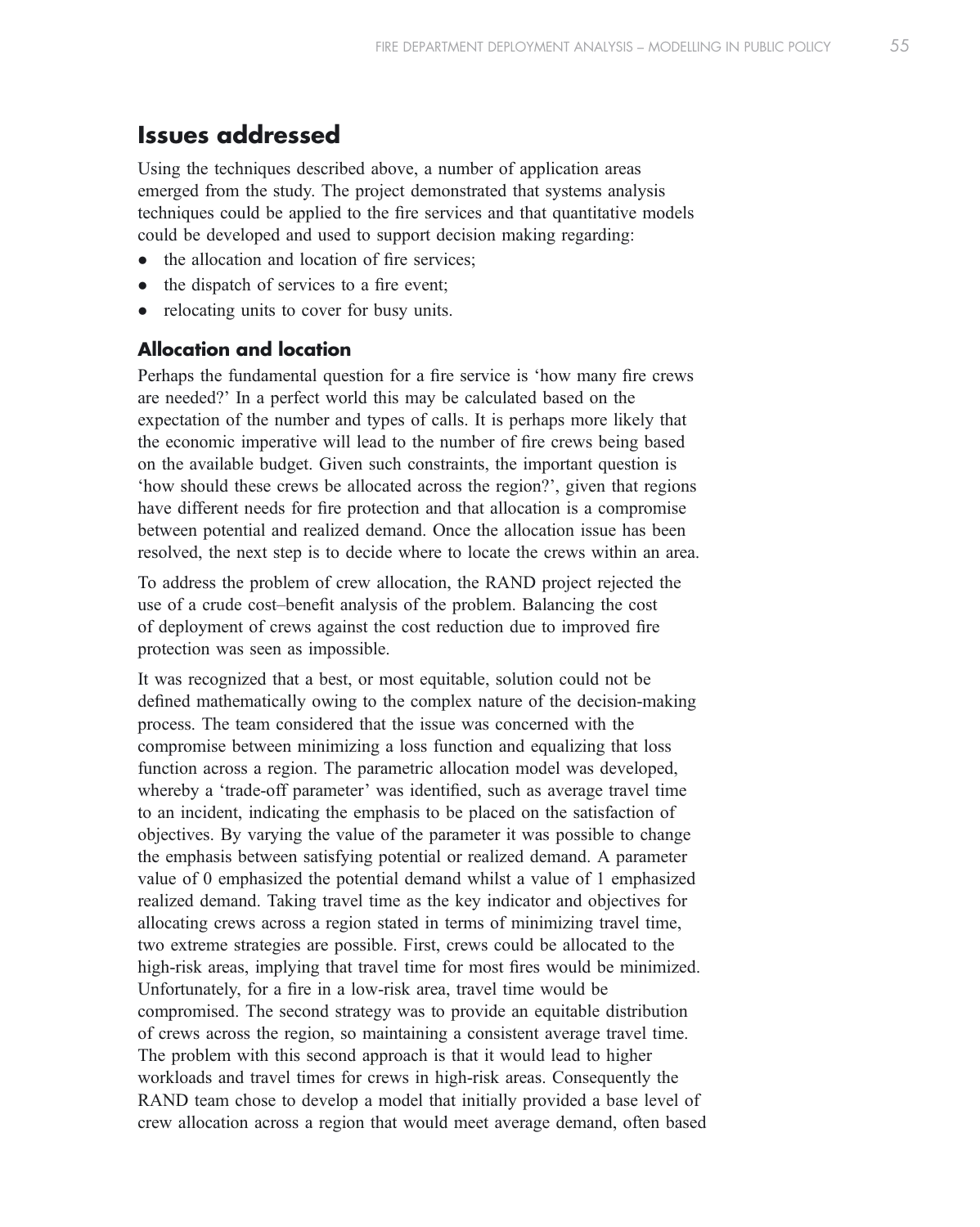on the 4 pm to midnight data, and would then allocate the remaining crews proportionately based on the area's typical demand and an assessment of hazard. The model is then run several times to produce a number of alternatives for consideration at the decision-making point.

Figure 17 shows the steps involved. Notice that the decision point is made by a user not the model.



Figure 17 Steps in the use of the parametric allocation model (Source: p. 335)

To provide data, the area was first split into demand regions and then the following information was input for each region:

- average alarm rate for different types of alarm, such as structural fires and false alarms;
- the existing number of fire engines and ladders;
- estimates of potential demand based on levels of risk in particular areas.

The next step was to consider the specific location of fire stations. To achieve this, the RAND Institute developed a descriptive model, the firehouse site evaluation model, whose output could not show an optimum location but could make it easy to eliminate poor choices. A later, more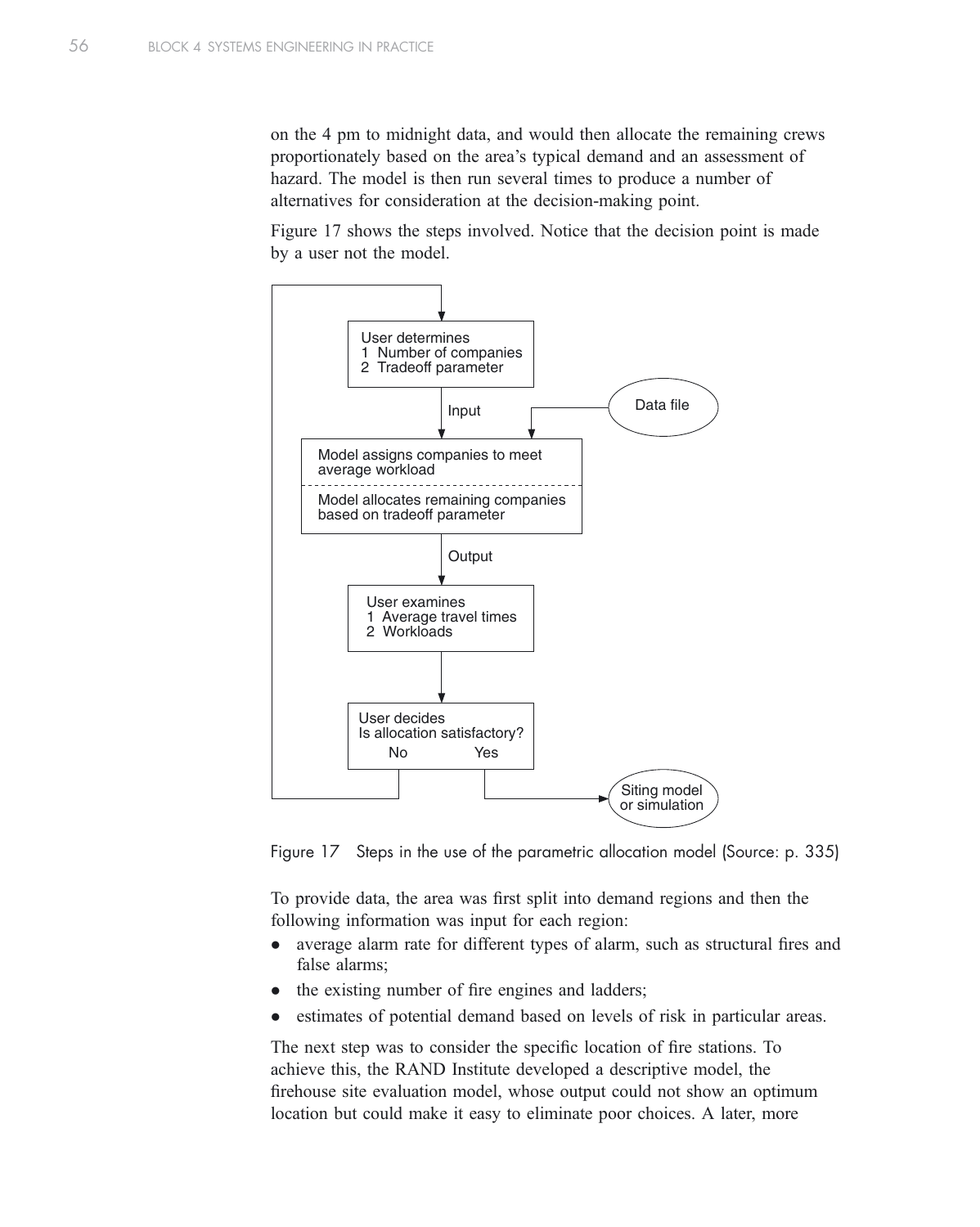sophisticated model, the fire station location package (FSLP), was able to produce an optimum solution.

By 1976 the two models had been adopted by several jurisdictions. Interestingly, 52 of the more complex FSLP models were implemented compared with 10 of the siting model. The advantages of the FSLP model were that it had potential use for many public service applications, perhaps making the overhead in building the street network more cost effective.

The result of this application of modelling to the problem of fire station allocation was not to provide a mechanistic approach to siting but to provide additional information for the decision-making process, again showing the value of models that provided a simplified rather than an exact representation of a situation.

#### Initial dispatch

The previous two application areas of systems analysis were concerned with the physical design of the fire service, namely density of resources and specific sites for fire stations in a region. The next two applications were concerned with the design of system processes. Prior to the 1960s the rules governing the dispatch of fire services to calls was relatively simple. The low level of calls meant that a standard response to all calls was acceptable and practical. The dispatching policy was therefore simple. The dispatcher would either use information provided in the alerting phone call to provide an adequate response or, in the case of calls alerted via alarm boxes, a standard response was dispatched. Low levels of false alarms meant that there was not excessive wastage using this policy. The relatively low frequency of fires meant that the chances of several calls occurring simultaneously were minimal and so losses to life and property due to non-availability of resources were correspondingly rare and not seen as an important issue.

At the time of the RAND project, the conditions under which the fire service needed to respond were changing, as detailed earlier. The pressure on local authorities to monitor and control public spending had the effect of cutting available budgets. The problem of dispatching was becoming a central issue, especially in terms of:

- ensuring that services would always be available, even during peak periods of demand;
- ensuring that services were not wasted on false alarms;
- maintaining overall services within shrinking budgets.

A balance was needed between the losses of life and property due to lack of availability of fire services and the direct/indirect cost of wasted resources. This led to the need to categorize alarms in some way that would help guide the dispatcher's decision.

A simple categorization of fire severity was needed to distinguish between serious and non-serious fires. This would provide a simple basis for dispatch.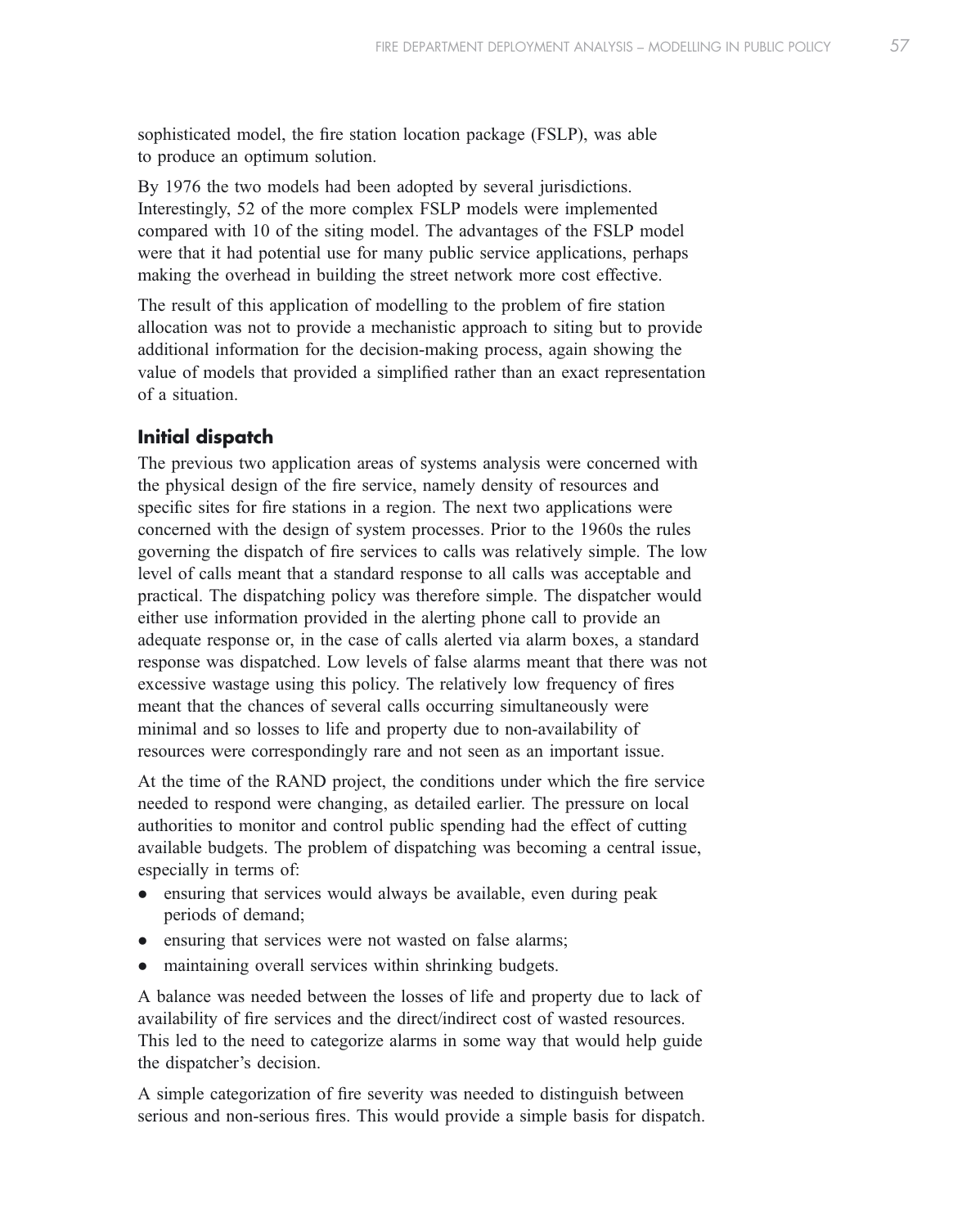Unfortunately, the decision on whether an alarm signals a serious fire is dependent on the amount of information available. In reality the dispatcher depended on a small range of information:

- $\bullet$  the seriousness of the fire:
- $\bullet$  the time of day;
- the weather conditions.
- the location.

In addition, other factors such as the current deployment at the time of the call may affect the decision on how to deploy services to an incident.

The result of RAND's study was the identification of the role that different dispatching policies may have. Three generic policies were identified.

- $\bullet$  Fixed This is the simplest type of policy and involves a simple algorithm that on the assessment of the fire as either serious or non-serious will define the number of resources and from which station(s). Other factors may also be taken into account, such as time of day or whether the location of the alarm indicates high risk, e.g. a built-up industrial area. For a region with a low alarm rate this is probably the simplest and most effective policy.
- $\bullet$  *Variable* This type of policy is sensitive to the availability of resources when the alarm is raised. This type of policy is more appropriate for a busy city; it reduces workload and increases coverage of a region.
- $\bullet$  *Adaptive* This policy uses characteristics from the two other policies. By mixing predetermined responses with adjustment on the basis of resource availability, a hybrid policy may be created.

In developing an adaptive policy built on the use of queuing theory, the RAND team created a simulation varying the number of companies on duty, number dispatched and the alarm rate. The simulation exercise tested three basic strategies:

- 1 add companies;
- 2 reduce response time;
- 3 a combination of 1 and 2.

The effect of traditional dispatch policies was to increase workloads under strategy 1, increase response times of second- and third-arriving engines for strategy 2, while the third strategy had positive effects on both workload and response times.

In November 1972 FDNY implemented the adaptive response policy, after piloting it in South Bronx for three years, to help it cope during busy periods. Prior to establishing the experiment the RAND team simulated the effect using a more sophisticated program which included a representation of the geography of the Bronx area. The policy eventually decided upon meant that generally fewer units were sent than traditionally, and that response times to serious fires were reduced (Ignall *et al.*, 1975)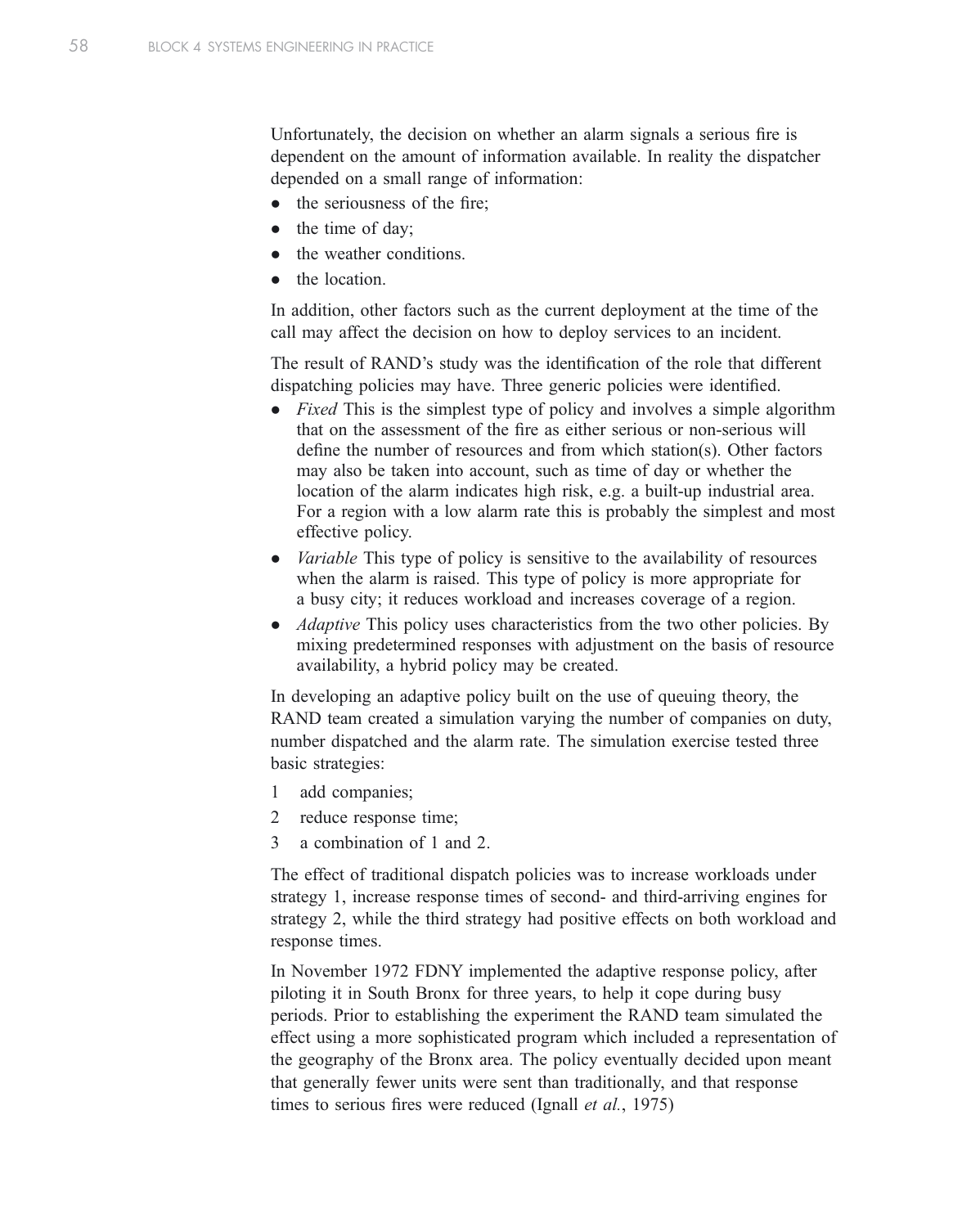### Relocation

A problem related to dispatching fire crews is the decision on how to relocate fire crews. Relocation is required so that areas that are normally covered maintain cover when their 'home' crews are busy.

Relocation is normally straightforward in times of low alarm rates and, prior to the RAND project, was handled through the use of predetermined policies held on a card system. During the process of dispatching crews these relocation cards would then be used for directing crew movements so that all areas would maintain cover. Unfortunately, as the rate of fires increased, especially when several fires occurred simultaneously, predetermined relocation systems tended to break down as many of the units to be relocated might themselves be fighting fires.

The RAND group saw that the application of analysis might yield a system that could produce 'good' relocation decisions and might even allow the relocation process to be done by a computer in real time. This solution was particularly attractive, as the problem of relocation requires a complete view of the fire service deployment at any moment in time. However, in common with the allocation problem, what constitutes a 'good' relocation decision was hard to define.

The team decided that the problem of relocation was in fact a series of sequential decisions that needed to be made (p. 464):

- 1 When should a relocation be made?
- 2 How many companies should be relocated?
- 3 Which available companies should be relocated?
- 4 To which house should each relocating company go?

Two methods of solving the problem were presented: one was a mathematical solution and the other a heuristic algorithm. The algorithm was tested against contrived situations of interest, a simulation model of over 3600 alarms, and historical data from one evening in the Bronx. In tests, the heuristic algorithm produced the optimal solution.

The relocation algorithm was implemented in the Brooklyn dispatch office in mid-1977 as part of a real-time system solution. The role of the algorithm was to recommend relocations in response to changing information regarding alarm and company status. Should a response neighbourhood not have cover, the system will suggest a solution. The dispatcher then decides whether to implement the suggestion in full, part, or not at all, based on any relevant information the program is unaware of.

Where the algorithm is not used as part of a real-time system, it can be used to generate a number of pre-planned relocation responses. Unlike those produced previously, the use of a computer can generate a greater number of more sophisticated potential responses, thereby giving the dispatcher more flexibility.